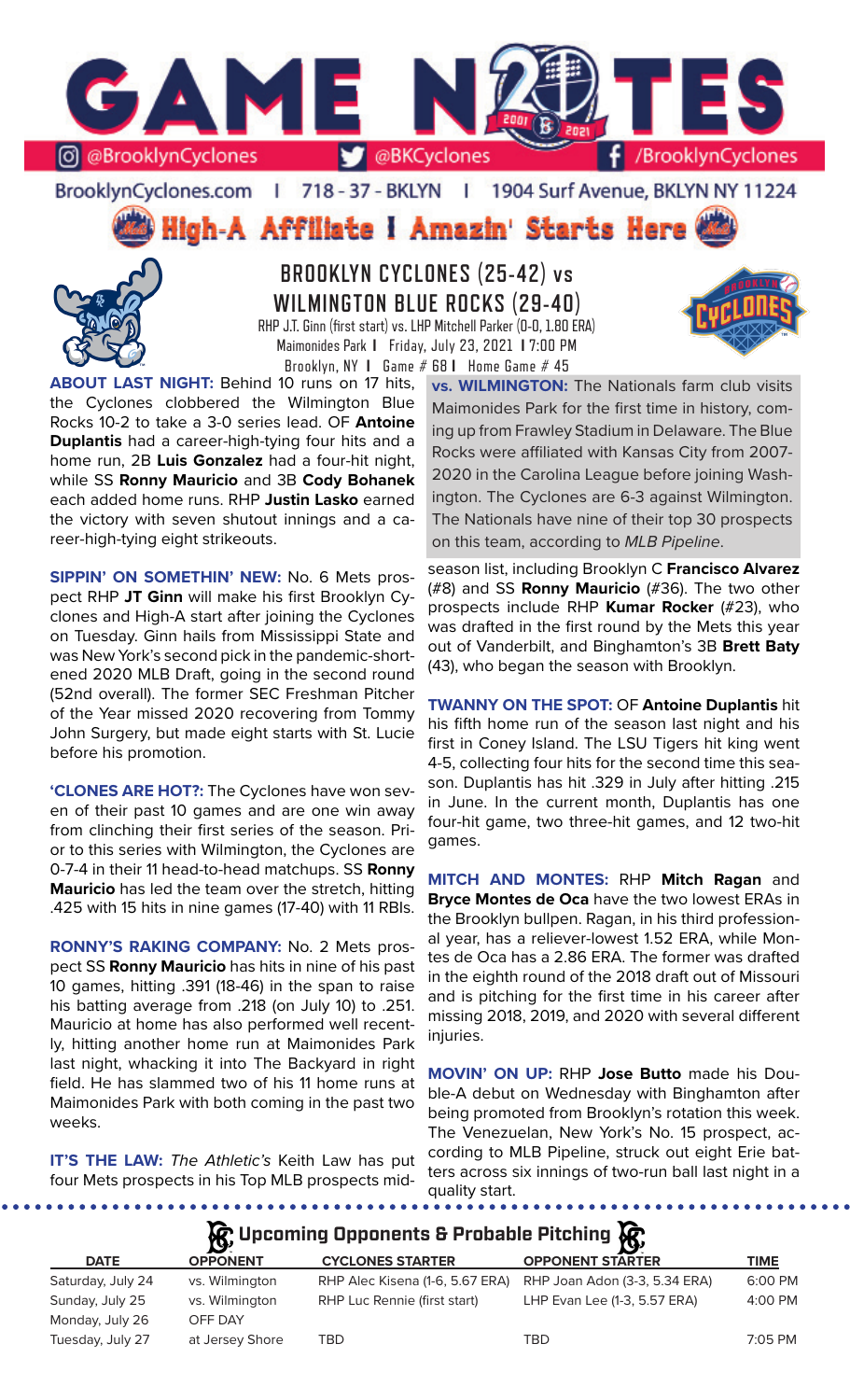| <b>JULY 23 VS JERSEY SHORE</b> | <b>STARTING PITCHER</b>                 |                      | PAGE <sub>2</sub> |
|--------------------------------|-----------------------------------------|----------------------|-------------------|
|                                | <b>J.T. GINN</b><br># 23                |                      | <b>RHP</b>        |
|                                | Height: 6-2                             | Weight: 200          |                   |
|                                | <b>Bats: Right</b>                      | <b>Throws: Right</b> |                   |
|                                | Date of Birth: May 20, 1999             | Age: 22              |                   |
|                                | Hometown: Brandon, MS                   |                      |                   |
|                                | <b>College: Mississippi State</b>       |                      |                   |
|                                | How Obtained: Mets 2nd-round pick, 2020 |                      |                   |
|                                |                                         |                      |                   |

**DEBUT DAY:** Ginn makes his Brooklyn Cyclones and High-A debut after receiving a promotion from Low-A St. Lucie on Monday.

6/26 DUN 5.0 4 3 3 2 5 1 .208 6/20 @ JUP W 5.0 4 3 3 1 4 0 .204 6/15 @ JUP4.0 1 0 0 0 5 0 .194 6/9 PMB 4.0 4 1 1 1 2 1 .261 6/3 @ FTM 3.0 2 0 0 2 1 0 .250 **BIG TIME:** Ginn ranks as the No. 6 prospect -- and the No. 2  $\frac{676}{600}$ pitching prospect -- in the New York Mets system according 645 to *MLB Pipeline* after being drafted in the second round of the 2020 MLB Draft out of Mississippi State. Ginn signed for \$2.9 million as a draft-elligible sophomore.

**LOW-A LIFE:** The Mississippian made eight starts with the St. Lucie Mets, striking out 35 hitters in 38 2/3 innings with a 2.56 ERA. In his final two starts, Ginn went six innings in each outing, collecting a quality start in each. In his penultimate start, against the Fort Myers Miracle, Ginn struck out 10 batters.

**BULLDOG HISTORY:** During his time at Mississippi State, Ginn was the second Bulldog to be named National Freshman of the Year by Baseball America in 2019. The other Bulldog was Rafael Palmeiro in 1983.

**STORIED UPBRINGING:** Ginn was named Gatorade Mississippi Player of the Year in high school along with USA Today All-USA Baseball PLayer of the Year, first-team All-America honors from Collegiate Baseball Newspaper and Perfect Game among other accolades.

**INJURY HISTORY:** Ginn made one start with Mississippi State on February 14, 2020 before needing Tommy John surgery on March 4. Despite the injury setback, Ginn was drafted in the second round by the Mets.

**TRY AGAIN:** Ginn turned down a chance to pitch in the Dodgers system coming out of Brandon High School. Los Angeles drafted Ginn as the 30th overall pick (first round) in 2018 but the righty did not sign.

| K%           | BB%   | HR/9       |
|--------------|-------|------------|
| 0%           | $0\%$ | 0.00       |
| <b>BABIP</b> | GB%   | <b>FIP</b> |
| .000         | 00.0  | 0.00       |

**2021 GAME-BY-GAME**

**DATE OPP DEC IP H R ER BB K HR AVG** 7/17 @ PMB 6.0 3 3 2 2 4 0 .195 7/10 FTM W 6.0 4 0 0 1 10 0 .204 7/3 @ CLR L 5.2 4 2 2 1 4 1 .207

Low-A St. Lucie Met<br>
DATE OPP DEC IP H R EI

### **GINN'S SEASON AND CAREER HIGHS**

| 2021 Season                |                              | Career                        |
|----------------------------|------------------------------|-------------------------------|
| 10 (7/10 vs. Ft. Myers)    | <b>Strikeouts</b>            | 10 (7/10/21 vs. Ft. Myers)    |
| 1 (7/10 vs. Ft. Myers)     | <b>Double Digit K Games</b>  | 1 (7/10/21 vs. Ft. Myers)     |
| 4 (4x, 7/10 vs. Ft. Myers) | <b>High Hits, Game</b>       | 4 (4x, 7/10/21 vs. Ft. Myers) |
| 1 (3x, 7/3 at Clearwater)  | High HR, Game                | 1(3x, 7/3 at Clearwater)      |
| 3 (3x, 7/17 at Palm Beach) | <b>High Runs, Game</b>       | 3 (3x, 7/17/21 at Palm Beach) |
| 2 (3x, 7/17 at Palm Beach) | <b>High Walks, Game</b>      | 2 (3x, 7/17 at Palm Beach)    |
| 6 (2x, 7/17 at Palm Beach) | <b>Innings Pitched, Game</b> | 6 (2x, 7/17 at Palm Beach)    |
| None                       | <b>Complete Games</b>        | None                          |
| None                       | <b>Shutouts</b>              | None                          |
|                            |                              |                               |

|                |    | <b>CATCHER ERA</b> |            |      |
|----------------|----|--------------------|------------|------|
| <b>NAME</b>    | G  | ER                 | <b>INN</b> | ERA  |
| <b>Alvarez</b> | 23 | 112                | 165        | 6.11 |
| Gaddis         |    | $\mathcal{P}$      | 9          | 2.00 |
| Mena           | 11 | 37                 | 91         | 3.66 |
| Senger         | 9  | 44                 | 81         | 4.89 |
| Uriarte        | 21 | 82                 | 159.1      | 4.63 |

| CYCLONES STARTING PITCHER BREAKDOWN |    |   |                                                       |     |         |  |  |
|-------------------------------------|----|---|-------------------------------------------------------|-----|---------|--|--|
| <b>STARTER</b>                      |    |   | <b>GS Quality StartsRun SupportRS/Start BC Record</b> |     |         |  |  |
| Butto, Jose                         | 10 |   | 41                                                    | 4.1 | $4-6$   |  |  |
| Grey, Connor                        | 4  |   | 21                                                    | 5.2 | $3-1$   |  |  |
| Griffin, David                      |    |   | 8                                                     | 8.0 | $O-1$   |  |  |
| Kisena, Alec                        | 11 |   | 49                                                    | 4.5 | $3-8$   |  |  |
| Lasko, Justin                       | 9  | 6 | 38                                                    | 4.2 | $3-6$   |  |  |
| Opp, Cam                            | 9  |   | 29                                                    | 3.2 | $3-6$   |  |  |
| Parsons, Hunter                     |    |   | 5                                                     | 5.0 | $1 - 0$ |  |  |
| Rojas, Oscar                        | 4  |   | 21                                                    | 5.3 | $1 - 3$ |  |  |
| Vilera, Jaison                      | 12 |   | 50                                                    | 4.2 | $3-9$   |  |  |
| Walker, Josh                        | 4  |   | 27                                                    | 6.8 | $3-1$   |  |  |
| <b>!EAKDO</b>                       |    |   |                                                       |     |         |  |  |

| <b>BROOKLYN CYCLONES PITCHING BREAKDOWN</b> |  |  |  |  |  |  |  |  |  |                                      |                                                             |                                              |                               |  |  |  |  |
|---------------------------------------------|--|--|--|--|--|--|--|--|--|--------------------------------------|-------------------------------------------------------------|----------------------------------------------|-------------------------------|--|--|--|--|
|                                             |  |  |  |  |  |  |  |  |  | <u>W-L ERA IP H R ER BB K HR AVG</u> |                                                             |                                              | W-L ERA IP H R ER BB K HR AVG |  |  |  |  |
| <b>STARTERS</b>                             |  |  |  |  |  |  |  |  |  |                                      | 12-28  5.26  306.0  294  200  179  107  308  50  .249  HOME | 14-18 3.83 282.0 222 138 120 123 289 21 .216 |                               |  |  |  |  |
| <b>RELIEVERS</b>                            |  |  |  |  |  |  |  |  |  |                                      | 13-14  3.89  259.0  215  139  112  149  279  14  .224  ROAD | 11-24 5.44 283.0 287 201 171 133 298 43 .258 |                               |  |  |  |  |
| <b>TOTAL</b>                                |  |  |  |  |  |  |  |  |  |                                      | 25-42 4.56 565.0509 339 286 256 587 64 .238 TOTAL           | 25-42 4.56 565.0509 339 286 256 587 64 .238  |                               |  |  |  |  |

### **BULLPEN NOTES**

-RHP Mitch Ragan leads active relievers with a 3.56 FIP

-RHP Bryce Montes de Oca owns the lowest BABIP on the team (.213)

-RHP Willy Taveras has fanned 33% of batters to lead the squad and his 8.3% walk rate is best in the bullpen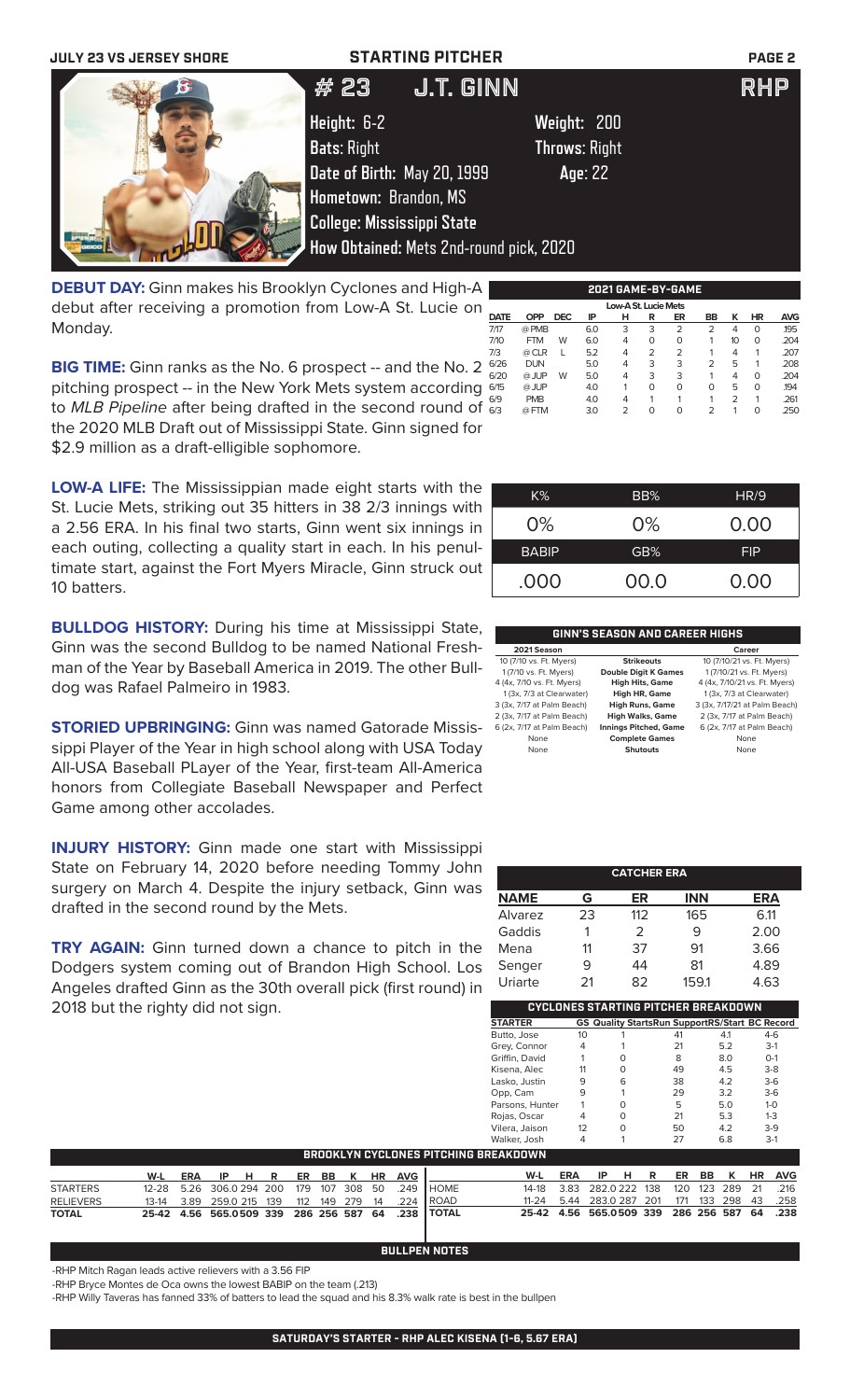| <b>JULY 23 VS WILMINGTON</b>                                                                                                                                                                                             |                                                                            | <b>BATTING PAGES</b>                                                                                                                                                                                                                                                                                                                                                                                                                                                                                                                          | PAGE <sub>3</sub>                                                                                                                                                                 |
|--------------------------------------------------------------------------------------------------------------------------------------------------------------------------------------------------------------------------|----------------------------------------------------------------------------|-----------------------------------------------------------------------------------------------------------------------------------------------------------------------------------------------------------------------------------------------------------------------------------------------------------------------------------------------------------------------------------------------------------------------------------------------------------------------------------------------------------------------------------------------|-----------------------------------------------------------------------------------------------------------------------------------------------------------------------------------|
| #30 FRANCISCO ALVAREZ - C                                                                                                                                                                                                |                                                                            |                                                                                                                                                                                                                                                                                                                                                                                                                                                                                                                                               | .220, 9 HR, 26 RBI, .409 w0BA, wRC+ 148                                                                                                                                           |
| <b>Last Game: 1-5, R, K, SB</b><br><b>RISP:</b> 10-42 (.238)<br><b>Streak:</b> 4 G (4-17)                                                                                                                                | Home: 12-72 (.166)<br><b>Road: 19-69 (.275)</b><br>vs. WIL: 11-35 (.314)   | Last HR: 7/21 vs. Wilmington<br>Multi-Hit Games: 6 (6/30 at Aberdeen G1)<br>Multi-RBI Games: 7 (7/21 vs. Wilmington)                                                                                                                                                                                                                                                                                                                                                                                                                          | Season High, Hits: 3 (6/6 at JS)<br>Season High, Runs: 3 (3x, 7/6 at HV)<br>Season High, RBI: 4 (6/6 at JS)<br><b>Season High, SB:</b> 1 (2x 7/22 vs. WIL)                        |
| No. 38 prospect in the game according to MLB Pipeline                                                                                                                                                                    |                                                                            | • Enters his fourth year in the Mets organizationCalled up from Low-A St. Lucie on Monday, May 2419 years old, turning 20 on November 19<br>• Ranks as the No. 1 prospect in the Mets system according to both MLB Pipeline and Baseball AmericaRanked as No. 4 catching prospect in baseball and the                                                                                                                                                                                                                                         |                                                                                                                                                                                   |
| • Non-roster invitee to Mets Spring TrainingSigned with NYM as NDFA on July 2, 2018                                                                                                                                      |                                                                            | • Hit .417 (20-48) with five doubles, two home runs, and 12 RBIs in 15 games with St. LucieStruck out seven times and walked 15went 2-for-4 in stolen bases                                                                                                                                                                                                                                                                                                                                                                                   |                                                                                                                                                                                   |
| #9<br>ZACH ASHFORD - OF                                                                                                                                                                                                  |                                                                            |                                                                                                                                                                                                                                                                                                                                                                                                                                                                                                                                               | .210, 1 HR, 10 RBI, .325 w0BA, wRC+ 95                                                                                                                                            |
| Last Game: 2-4, RBI, R, BB, CS<br><b>RISP:</b> 8-27 (.296)<br><b>Streak:</b> 1 G (2-4)                                                                                                                                   | Home: 11-52 (.212)<br><b>Road:</b> 10-48 (.205)<br>vs. WIL: 2-7            | Last HR: 5/23 vs. Hudson Valley<br>Multi-Hit Games: 3 (7/22 vs. Wilmington)<br>Multi-RBI Games: 2 (6/30 at Aberdeen G2)                                                                                                                                                                                                                                                                                                                                                                                                                       | Season High, Hits: 2 (3x, 7/22 vs. WIL)<br>Season High, Runs: 2 (6/6 at JS)<br><b>Season High, RBI:</b> 2 (2x, 6/30 at ABD G2)<br><b>Season High, SB: 1 (3x, 7/7 at HV)</b>       |
| • Drafted by the Mets out of Fresno State in the 6th round of the 2019 MLB Draft                                                                                                                                         |                                                                            | Enters his third year in the Mets organizationCalled up from Low-A St. Lucie on Saturday, May 22<br>• Hit .340 (17-50) in 14 games with the St. Lucie Mets in 2021, collecting three doubles and six walks with a stolen base<br>• Spent his first few games as a pro with Brooklyn in 2019, hitting .136 in 16 games before being sent to the GCL Mets (37 G, .295/2/23/.413)                                                                                                                                                                |                                                                                                                                                                                   |
| <b>CODY BOHANEK - INF</b><br># 11                                                                                                                                                                                        |                                                                            |                                                                                                                                                                                                                                                                                                                                                                                                                                                                                                                                               | .203, 4 HR, 15 RBI, .321 wOBA, wRC+ 99                                                                                                                                            |
| <b>Last Game: 1-4, HR, 2 K</b><br><b>RISP: 3-30 (.100)</b><br><b>Streak: 1 G (1-4)</b>                                                                                                                                   | Home: 12-56 (.214)<br><b>Road: 13-74 (.176)</b><br>vs. WIL: 7-37 (.189)    | Last HR: 7/22 vs. Wilmington<br>Multi-Hit Games: 4 (6/27 vs. Jersey Shore)<br>Multi-RBI Games: 3 (7/15 vs. Jersey Shore)                                                                                                                                                                                                                                                                                                                                                                                                                      | Season High, Hits: 3 (5/5 at Asheville)<br>Season High, Runs: 2 (2x, 6/15 at Wil)<br>Seaon High, RBI: 2 (3x, 7/15 vs. JS)<br>Season High, SB: 1 (2x, 6/27 vs. JS)                 |
|                                                                                                                                                                                                                          | exchange for OF Ross Adolph, INF Luis Santana, and C Scott Manea           | • Enters his third year in the Mets organization and his fifth as a professionalTraded from Houston to the Mets in January of 2019 along with 3B J.D. Davis in<br>• Returns from Triple-A Syracuse 5/12-6/8 and 6/24: 21 G, 179/.338/.268 with three doubles, a triple, and a home run with 11 walks<br>• Broke camp with Brooklyn: 5 G, .313/.500/.500 with a home run a two RBIs before the call up<br>• Originally drafted by Houston in the 30th round of the 2017 MLB Draft from the University of Illinois-Chicago                      |                                                                                                                                                                                   |
| <b>ANTOINE DUPLANTIS - OF</b><br>#8                                                                                                                                                                                      |                                                                            |                                                                                                                                                                                                                                                                                                                                                                                                                                                                                                                                               | .266, 5 HR, 22 RBI, .324 wOBA, wRC+101                                                                                                                                            |
| Last Game: 4-5, HR, 3 RBI, 2 R<br><b>RISP:</b> 12-46 (.261)<br><b>Streak:</b> 2 G (6-9)                                                                                                                                  | Home: 22-101 (.218)<br><b>Road:</b> 42-136 (.309)<br>vs. WIL: 14-43 (.326) | Last HR: 7/22 vs. Wilmington<br>Multi-Hit Games: 18 (7/22 vs. Wilmington)<br>Multi-RBI Games: 4 (7/22 vs. Wilmington)                                                                                                                                                                                                                                                                                                                                                                                                                         | Season High, Hits: 4 (2x, 7/22 vs. WIL)<br>Season High, Runs: 4 (5/16 at Greenville)<br><b>Season High, RBI:</b> 3 (2x, 7/22 vs. WIL)<br>Season High, SB: 1 (3x, 7/2 at Aberdeen) |
| • Recorded eight outfield assists in 47 games to lead Brooklyn in 2019<br>finished a season at LSU hitting lower than .316                                                                                               |                                                                            | • Enters his third year in the Mets organization Spent his draft year with Brooklyn and scored the game-winning run against Lowell in the 2019 NYPL Championship<br>• Finished his LSU career with 359 hits, most in school history and second-most in SEC history behind fellow Mets MiLB outfielder Jake Mangum (383 hits)Never                                                                                                                                                                                                             |                                                                                                                                                                                   |
|                                                                                                                                                                                                                          |                                                                            | • Mets 12th round pick, 2019Also drafted in the 19th round by Cleveland in 2018Brother Armond, holds the world record in the pole vault with a height of 6.18m.                                                                                                                                                                                                                                                                                                                                                                               |                                                                                                                                                                                   |
| <b>NIC GADDIS - C/3B</b><br>#7                                                                                                                                                                                           |                                                                            |                                                                                                                                                                                                                                                                                                                                                                                                                                                                                                                                               | .000, 0 HR, 0 RBI, .000 w0BA, wRC+ 0                                                                                                                                              |
| Last Game: DNP<br>$RISP: 0-1$<br><b>Streak:</b>                                                                                                                                                                          | <b>Home: 0-3</b><br>Road:<br>vs. WIL: 0-3                                  | Last HR:<br><b>Multi-Hit Games:</b><br><b>Multi-RBI Games:</b>                                                                                                                                                                                                                                                                                                                                                                                                                                                                                | Season High, Hits:<br><b>Season High, Runs:</b><br>Season High, RBI:<br>Season High, SB:                                                                                          |
| • Hit a combined .192 across 40 games in 2019 with Brooklyn and the GCL Mets                                                                                                                                             |                                                                            | • Enters his third year in the Mets organizationReceived from Low-A St. Lucie on Saturday, July 17 when C Juan Uriarte was placed on the temp. inactive list<br>• Hit .250 (20-80) with a .421 OBP in 25 games with St. Lucie, hitting three home runs (a career-high) from his two in 2019.<br>• Returns to Coney Island where he was a member of the 2019 Cyclones for 15 games before being transferred to the GCL Mets.<br>• Drafted by the Mets in the 16th round of the 2019 MLB Draft out of Jacksonville StateHails from Trenton, GA. |                                                                                                                                                                                   |
| #7<br><b>EDUARDO FERMIN - INF</b>                                                                                                                                                                                        |                                                                            |                                                                                                                                                                                                                                                                                                                                                                                                                                                                                                                                               | .176, O HR, 1 RBI, .339 wOBA, wRC+ 102                                                                                                                                            |
| Last Game: DNP<br><b>RISP: 0-1</b><br>Streak:                                                                                                                                                                            | Home: $3-19$<br>Road:<br>vs. WIL: 0-2                                      | Last HR:<br>Multi-Hit Games: 1 (7/16 vs. Jersey Shore)<br><b>Multi-RBI Games:</b>                                                                                                                                                                                                                                                                                                                                                                                                                                                             | Season High, Hits: 2 (7/16 vs. JS)<br>Season High, Runs: 1 (3x 7/16 vs. JS)<br><b>Season High, RBI:</b> 1 (7/16 vs. JS)<br>Season High, SB:                                       |
| • Comes to Brooklyn on 7/13 from Double-A Binghamton (played one game with no ABs)<br>• Played five games with Low-A St. Lucie and four games with the FCL Mets.                                                         |                                                                            | • Enters his eighth year in the Mets organizationsigned as international free agent on July 2, 2014 out of Puerto Ordaz, Venezuela<br>• Named after Mets legend, and former Brooklyn Cyclones manager Edgardo Alfonzo, and allegedly cried when he first met Fonzie.<br>• Has played 314 games across all levels except for Triple-APlayed 23 games for the Cyclones in 2017.                                                                                                                                                                 |                                                                                                                                                                                   |
| # 20 JOE GENORD - INF                                                                                                                                                                                                    |                                                                            |                                                                                                                                                                                                                                                                                                                                                                                                                                                                                                                                               | .201, 7 HR, 20 RBI, .274 w0BA, wRC+ 69                                                                                                                                            |
| <b>Last Game: 1-5, 3 K</b><br><b>RISP: 7-45 (.156)</b><br><b>Streak:</b> 1 G (1-5)                                                                                                                                       | Home: 13-78 (.167)<br><b>Road:</b> 23-108 (.213)<br>vs. WIL: 7-31 (.226)   | Last HR: 6/20 at Wilmington<br>Multi-Hit Games: 7 (7/17 vs. Jersey Shore)<br>Multi-RBI Games: 3 (6/1 at Jersey Shore)                                                                                                                                                                                                                                                                                                                                                                                                                         | Season High, Hits: 3 (2x, 5/19 vs. HV)<br>Season High, Runs: 3 (2x, 5/19 vs. HV)<br>Season High, RBI: 3 (5/8 at Asheville)<br><b>Season High, SB: 1 (6/18 at Wilmington)</b>      |
| • Two-time All-AAC honoree who led USF in home runs in each of his three seasons<br>• Mets 9th round pick in 2019 out of South Florida<br>• Also drafted by the Los Angeles Dodgers in the 19th round of the 2015 draft. |                                                                            | • Enters his third year in the Mets organization…Named to the NYPL All-Star team and won a league title with Brooklyn in 2019<br>• Led the Cyclones with nine home runs and 44 RBIsEarned Player of the Week honors with the Cyclones during the week of July 7.                                                                                                                                                                                                                                                                              |                                                                                                                                                                                   |
| <b>LUIS GONZALEZ - INF</b><br># 10                                                                                                                                                                                       |                                                                            |                                                                                                                                                                                                                                                                                                                                                                                                                                                                                                                                               | .212, 2 HR, 2 RBI, .267 wDBA, wRC+ 63                                                                                                                                             |
| Last Game: 4-4, 3 R, BB, SB<br><b>RISP: 1-11</b><br><b>Streak:</b> 1 G (4-4)                                                                                                                                             | <b>Home: 6-21</b><br><b>Road: 5-31 (.161)</b><br>vs. WIL: 4-7              | Last HR: 7/11 at Hudson Valley<br>Multi-Hit Games: 2 (7/22 vs. Wilmington)<br><b>Multi-RBI Games:</b>                                                                                                                                                                                                                                                                                                                                                                                                                                         | Season High, Hits: 4 (7/22 vs. Wilmington)<br>Season High, Runs: 3 (2x 7/22 vs. WIL)<br><b>Season High, RBI: 1 (7/11 at HV)</b><br><b>Season High, SB: 1 (7/22 vs. WIL)</b>       |
| • Played three games with Low-A St. Lucie, going 3-12 with a double<br>• Signed with the Reds in September of 2012.                                                                                                      |                                                                            | • Enters his first season in the Mets organization, signing a minor league deal with New York on May 30, 2021.<br>• Spent seven seasons in the Cincinnati farm system, reaching as high as Triple-A Louisville in 2019.<br>• Career .253 hitter in 587 games and 2,151 at-bats with Cincinnati and New York farm systems.                                                                                                                                                                                                                     |                                                                                                                                                                                   |
| # 22 COLE KLESZCZ - OF                                                                                                                                                                                                   |                                                                            |                                                                                                                                                                                                                                                                                                                                                                                                                                                                                                                                               | .176, 0 HR, 1 RBI, .344 wOBA, wRC+ 100                                                                                                                                            |
| Last Game: DNP                                                                                                                                                                                                           | <b>Home: 3-17</b>                                                          | Last HR:                                                                                                                                                                                                                                                                                                                                                                                                                                                                                                                                      | Season High, Hits: 1 (3x 7/18 vs. JS)                                                                                                                                             |
| <b>RISP: 0-5</b><br>Streak:                                                                                                                                                                                              | Road:<br>vs. WIL: 0-7                                                      | <b>Multi-Hit Games:</b><br><b>Multi-RBI Games:</b>                                                                                                                                                                                                                                                                                                                                                                                                                                                                                            | Season High, Runs: 1 (7/16 vs. JS)<br>Season High, RBI: 1 (7/16 vs. JS)<br>Season High, SB:                                                                                       |

• Enters his third year in the Mets organization...received from Low-A St. Lucie on July 13 after playing 28 games with the St. Lucie Mets

• Posted a 111 wRC+ and 23% walk rate with Low-A, hitting .167 with a .387 OBP, two home runs, and 15 RBIs.

• Played 44 games in his first professional season with the Kingsport Mets with just a 5% walk rate

• Drafted by the Mets in the 33rd round in 2019 from Azusa Pacific University

• Hails from Valencia, CA...attended College of the Canyons (CA), UC Santa Barbara, and then Azusa Pacific University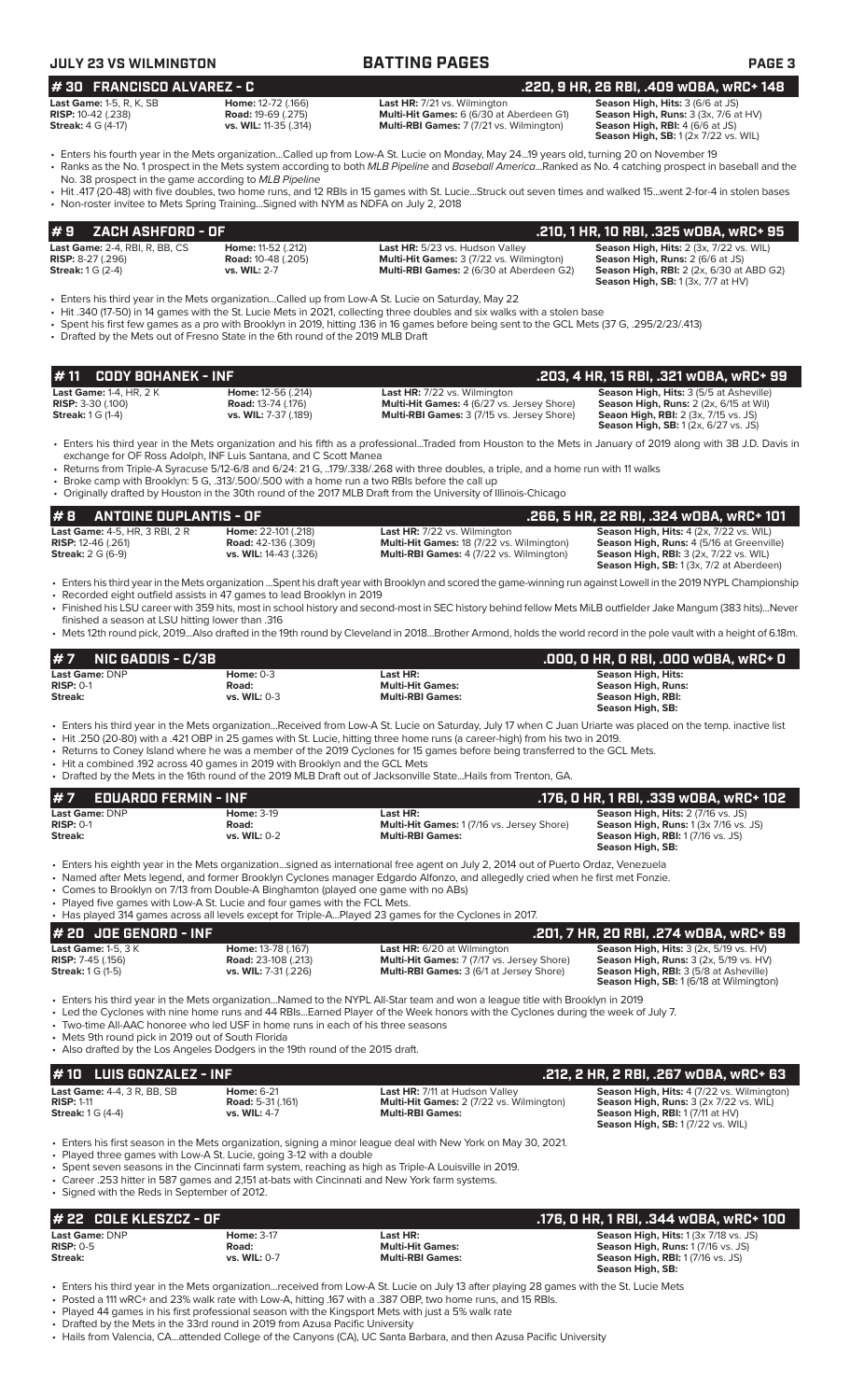## **JULY 23 VS WILMINGTON BATTING PAGES PAGE 4**

### **# 2 RONNY MAURICIO - INF .251, 11 HR, 39 RBI, .321 wOBA, wRC+ 99 Last Game:** 2-5, HR, 2B, RBI, R **Home:** 21-101 (.2018) **Last HR:** 7/22 vs. Wilmington **Season High, Hits:** 3 (4x, 6/17 atWilmington) **RISP: 15-58 (.255)** RBI, R **Home: 21-101 (.2018) RISP: 7/22** vs. Wilmington<br> **RISP:** 15-58 (.259) **Road: 39-131 (.298) Multi-Hit Games: 16 (7/22 vs. Wilmington)<br>
<b>Streak: 6 G (11-25) vs. WIL:** 16-39 (.410) Multi-RBI Gam

**Streak:** 6 G (11-25) **vs. WIL:** 16-39 (.410) **Multi-RBI Games:** 11 (7/20 vs. Wilmington) **Season High, RBI:** 4 (2x, 5/16 at Greeville)

**Season High, SB:** 2 (6/27 vs. JS)

- Enters his fifth year in the Mets organization...Rated as the No. 2 prospect in the Mets system and the No. 58 prospect in baseball according to *MLB Pipeline* • Non-roster invitee to Spring Training for the third consecutive season...Spent 2020 at the Mets Alternate Site and had one at-bat with the Tigres del Licey in the Dominican Winter League
- Named a South Atlantic League mid-season All-Star with Columbia (A) in 2019
- Won the 2018 GCL Mets Sterling Award, given to the team's most valuable player...Signed with the Mets as a 16-year-old on July 2, 2017.

| # 16 JOSE MENA - C         |                   |                                                | .154. 1 HR. 4 RBI. .219 wOBA. wRC+ 36        |
|----------------------------|-------------------|------------------------------------------------|----------------------------------------------|
| <b>Last Game: DNP</b>      | <b>Home: 1-22</b> | Last HR:                                       | Season High, Hits: 3 (6/20 at Wilmington)    |
| <b>RISP:</b> $2-13$ (.154) | <b>Road: 6-26</b> | <b>Multi-Hit Games: 1 (6/20 at Wilmington)</b> | <b>Season High, Runs: 2 (6/30 at ABD G2)</b> |
| Streak:                    | vs. WIL: $3-5$    | <b>Multi-RBI Games:</b>                        | <b>Season High, RBI:</b> 1(4x, 6/23 vs. JS)  |
|                            |                   |                                                | Season High, SB:                             |

Enters his sixth year in the Mets organization

• Won a 2019 NYPL Championship with Brooklyn, posting his best offensive season as a professional, posting career highs in batting average, hits, home runs, RBIs, and runs

• Has caught 81% of would-be base stealers (51 of 81) in his previous four seasons in the system.

• Signed with the Mets on June 22, 2016 as international free agent.

| $# 4$ LT STRUBLE - OF      |                          |                                                   | .216, 0 HR, 3 RBI, .319 w0BA, wRC+ 94               |
|----------------------------|--------------------------|---------------------------------------------------|-----------------------------------------------------|
| Last Game: DNP             | <b>Home:</b> 7-23 (.304) | Last HR:                                          | <b>Season High, Hits: 2 (6/25 vs. JS)</b>           |
| <b>RISP:</b> $4-15$ (.267) | <b>Road:</b> 4-24 (.167) | <b>Multi-Hit Games: 1 (6/25 vs. Jersey Shore)</b> | <b>Season High, Runs:</b> $1(6x, 7/11$ at $HV$ )    |
| <b>Streak:</b> 1 G (1-4)   | vs. WIL: 2-12 (.167)     | <b>Multi-RBI Games: 2 (7/3 at Aberdeen)</b>       | <b>Season High, RBI:</b> $2$ ( $2x$ , $7/3$ at ABD) |
|                            |                          |                                                   | Season High, SB:                                    |

• Enters his third year in the Mets organization...Returned 6/8 from Triple-A Syracuse...went 1-2 with a walk in two games...received from Low-A St Lucie on 5/18.

• With Brooklyn 5/19-5/23: 1-5...Went 6-21 (.286) with three RBIs and four walks in seven games with the St. Lucie Mets to begin the year

Played in the GCL in 2019, hitting .231 over 18 games during his draft year

• Selected by the Mets in the 29th round in 2019 out of Felician College...Hails from Hammonton, NJ

| $#45$ JOE SUOZZI - OF               |                      |                                                   | .158, 1 HR, 2 RBI, .354 wOBA, wRC+ 107   |
|-------------------------------------|----------------------|---------------------------------------------------|------------------------------------------|
| <b>Last Game: 1-5, RBI, 3 K</b>     | <b>Home: 3-19</b>    | <b>Last HR: 7/16 vs. Jersey Shore</b>             | Season High, Hits: 1 (7/22 vs. WIL)      |
| $RISP: 1-10$                        | Road:                | <b>Multi-Hit Games:</b>                           | <b>Season High, Runs: 1(7/16 vs. JS)</b> |
| <b>Streak:</b> $1 \text{ G } (1-5)$ | <b>vs. WIL: 1-16</b> | <b>Multi-RBI Games: 1 (7/16 vs. Jersey Shore)</b> | <b>Season High, RBI:</b> 2 (7/16 vs. JS) |
|                                     |                      |                                                   | Season High, SB:                         |

• Enters his third year in the Mets organization...received from Low-A St. Lucie on July 13

• Hit .292 with a .372 on-base percentage in 30 games with the Mets...posted a wRC+112, hitting four doubles and two home runs

• Signed by the Mets on June 15, 2020 out of Boston College

• Attended Chaminade High School in Mineola, NY

• His father, Tom Suozzi, is the former Nassau County Executive and current U.S. House of Representatives member of NY's 3rd district (Nassau, Suffolk, Queens)

| $# 17$ JUAN URIARTE - C    |                          |                                                      | .188, 0 HR, 2 RBI, .233 w0BA, wRC+ 44       |
|----------------------------|--------------------------|------------------------------------------------------|---------------------------------------------|
| Last Game: DNP             | <b>Home: 6-23 (.260)</b> | Last HR:                                             | <b>Season High, Hits: 2 (6/9 vs. HV G2)</b> |
| <b>RISP:</b> $3-10$ (.300) | <b>Road:</b> 6-38 (.158) | <b>Multi-Hit Games:</b> 1 (6/9 vs. Hudson Valley G2) | <b>Season High, Runs: 2 (5/19 vs. HV)</b>   |
| Streak:                    | vs. WIL: $1-7$ (.143)    | <b>Multi-RBI Games:</b> 1 (6/18 at Wilmington)       | <b>Season High, RBI:</b> 2 (6/18 at WIL)    |
|                            |                          |                                                      | Season High, SB:                            |

• Enters his eighth year in the Mets organization...Spent 2019 with Columbia (A) and the GCL Mets (R)

• Injured in his first at-bat with Brooklyn in 2018 on Opening Day at Staten Island, missing the entire season

• Finished 10th in batting average in the Appalachian League with Kingsport in 2017, hitting .305

• Caught 16 of 44 (36%) would-be base stealers in 2019.

• Signed with the Mets as a NDFA on July 4, 2014.

# **# 12 JEREMY VASQUEZ - INF .261, 3 HR, 9 RBI, .356 wOBA, wRC+ 121**

**Last Game:** 1-4, RBI, R, BB **Home:** 10-40 (.250) **Last HR:** 7/11 at Hudson Valley **Season High, Hits:** 2 (3x, 7/18 vs. JS) **RISP:** 4-14 (.286) **Road: 7-25 Road: 7-25 Multi-Hit Games:** 4 (7/18 vs. Jersey Shore) **Season High, Runs: 1** (6x, 7/15 vs. JS)<br>**Riveak:** 4 G (5-14) **vs. WIL:** 3-10 **Multi-RBI Games:** 3 (7/11 at Hudson Valley) **Season Multi-RBI Games:** 3 (7/11 at Hudson Valley)

**Season High, SB:** 1 (7/2 at ABD)

• Enters his fifth season in the Mets organization...Received from Double-A Binghamton on June 22

• Played 32 games with the RumblePonies this season, hitting .171 (18-105) with one double, one home run, and 11 RBIs.

Played with Brooklyn in 2017, hitting .225 with one home run and eight RBIs in 31 games.

• Drafted by the Mets in the 28th round of the 2017 MLB Draft from Nova Southeastern in his home state of Florida...Is from Palm City, FL.

| Hardest Hit Balls - 2021 (not all games listed- from available Trackman data) |                                   |                         |                  |                   |  |      |                          |                           |           |                        |
|-------------------------------------------------------------------------------|-----------------------------------|-------------------------|------------------|-------------------|--|------|--------------------------|---------------------------|-----------|------------------------|
| Date                                                                          | Player                            | <b>Upponent</b>         | <b>Exit Velo</b> | Result            |  | Date | Player                   | <b>Opponent</b>           | Exit Velo | Result                 |
| 6/12                                                                          | Francisco Alvarez                 | vs. Hudson Valley 112.5 |                  | Double            |  | 6/5  | <b>Francisco Alvarez</b> | at Jersev Shore           | 108.7     | <b>Ground Ball Out</b> |
| 6/11                                                                          | Brett Baty                        | vs. Hudson Valley 111.2 |                  | <b>Ground Out</b> |  | 6/2  | <b>Francisco Alvarez</b> | at Jersev Shore           | 108.7     | Single                 |
| 6/29                                                                          | Ronny Mauricio                    | at Aberdeen             | 110.4            | Single            |  | 7/13 | Brett Baty               | at Hudson Valley          | 108.7     | Single                 |
|                                                                               | Luis Gonzalez                     | at Aberdeen             | 109.9            | Ground Out        |  | 7/22 | Ronny Mauricio           | vs. Wilminaton            | 108.1     | Home Run               |
| $\begin{bmatrix} 7/3 \\ 6/1 \\ 6/6 \end{bmatrix}$                             | Adrian Hernandez                  | at Jersey Shore         | 109.8            | Home Run          |  | 6/16 | Ronny Mauricio           | at Wilmington             | 107.5     | Home Run               |
|                                                                               | Francisco Alvarez                 | at Jersev Shore         | 109.7            | Single            |  | 7/6  | Luke Ritter              | at Hudson Valley          | 107.2     | Home Run               |
| 6/1                                                                           | Ronny Mauricio                    | at Jersev Shore         | 109.6            | Triple            |  | 6/15 | Ronny Mauricio           | at Wilmington             | 107.2     | Single                 |
| 6/22                                                                          | Brett Baty                        | vs. Jersey Shore        | 109.2            | Double            |  | 6/9  | Brett Baty               | vs. Hudson VallevG2 107.3 |           | Double                 |
| 6/15                                                                          | Francisco Alvarez                 | at Wilmington           | 109.2            | Single            |  | 5/23 | Havden Senger            | vs. Hudson Vallev         | 107       | <b>Home Run</b>        |
| 6/1                                                                           | Francisco Alvarez at Jersey Shore |                         | 109.0            | Home Run          |  | 5/29 | Ronny Mauricio           | vs. Aberdeen              | 107       | Line Drive Out         |
| 5/25                                                                          | Francisco Alvarez vs. Aberdeen    |                         | 109              | Single            |  | 6/6  | <b>Francisco Alvarez</b> | at Jersev Shore           | 106.9     | Double                 |

# **Recent Home Run Chart**

| Date | Plaver                                       | Opponent                   | Exit Velo   | Launch Angle | Distance  | 7/10 | Luis Gonzalez                              | at Hudson Valley 104.8 mph |          |      | 417 ft. |
|------|----------------------------------------------|----------------------------|-------------|--------------|-----------|------|--------------------------------------------|----------------------------|----------|------|---------|
| 6/26 | Brett Baty                                   | vs. Jersey Shore 103.8 mph |             | 19.8         | 370 ft.   | 7/11 | Antoine Duplantis at Hudson Valley         |                            |          |      |         |
|      | Francisco Alvarez vs. Jersey Shore 97.4 mph  |                            |             | 24.4         | 369 ft.   |      | Antoine Duplantis at Hudson Valley         |                            |          |      |         |
| 6/29 | Luke Ritter                                  | at Aberdeen                | $101$ mph   | 35.8         | $417$ ft. |      | Luis Gonzalez                              | at Hudson Vallev           |          |      |         |
| 6/30 | Cody Bohanek                                 | at Aberdeen G1             | $102.3$ mph | 25.6         | 436 ft.   |      | Jeremy Vasquez                             | at Hudson Vallev           |          |      |         |
| 6/30 | Ronny Mauricio                               | at Aberdeen G2             | $104$ mph   | 24.5         | $417$ ft. | 7/16 | Joe Suozzi                                 | vs. Jersey Shore 97 mph    |          | 31.3 | 380 ft. |
| 7/4  | Luke Ritter                                  | at Aberdeen                |             |              |           | 7/18 | Ronny Mauricio                             | vs. Jersey Shore 101.8 mph |          | 25.9 | 426 ft. |
| 7/6  | Francisco Alvarez at Hudson Valley 101.5 mph |                            |             | 28.8         | 400 ft.   | 7/20 | Francisco Alvarez vs. Wilmington 107.7 mph |                            |          | 21.8 | 430 ft. |
|      | Brett Baty                                   | at Hudson Valley 104.3 mph |             | 28.1         | 400 ft.   | 7/21 | Francisco Alvarez vs. Wilmington 101.6 mph |                            |          | 47   | 326 ft. |
|      | Luke Ritter                                  | at Hudson Valley 107.2 mph |             | 23.3         | 407 ft.   | 7/22 | Cody Bohanek                               | vs. Wilminaton             | 99.5 mph | 24.4 | 356 ft. |
| 7/7  | Ronny Mauricio                               | at Hudson Valley           |             |              |           |      | Antoine Duplantis vs. Wilmington           |                            | 97 mph   | 24.8 | 361 ft. |
| 17/9 | Jeremy Vasquez                               | at Hudson Valley 104.7 mph |             | 23.4         | 396 ft.   |      | Ronny Mauricio                             | vs. Wilmington 108.1 mph   |          | 29.8 | 406 ft. |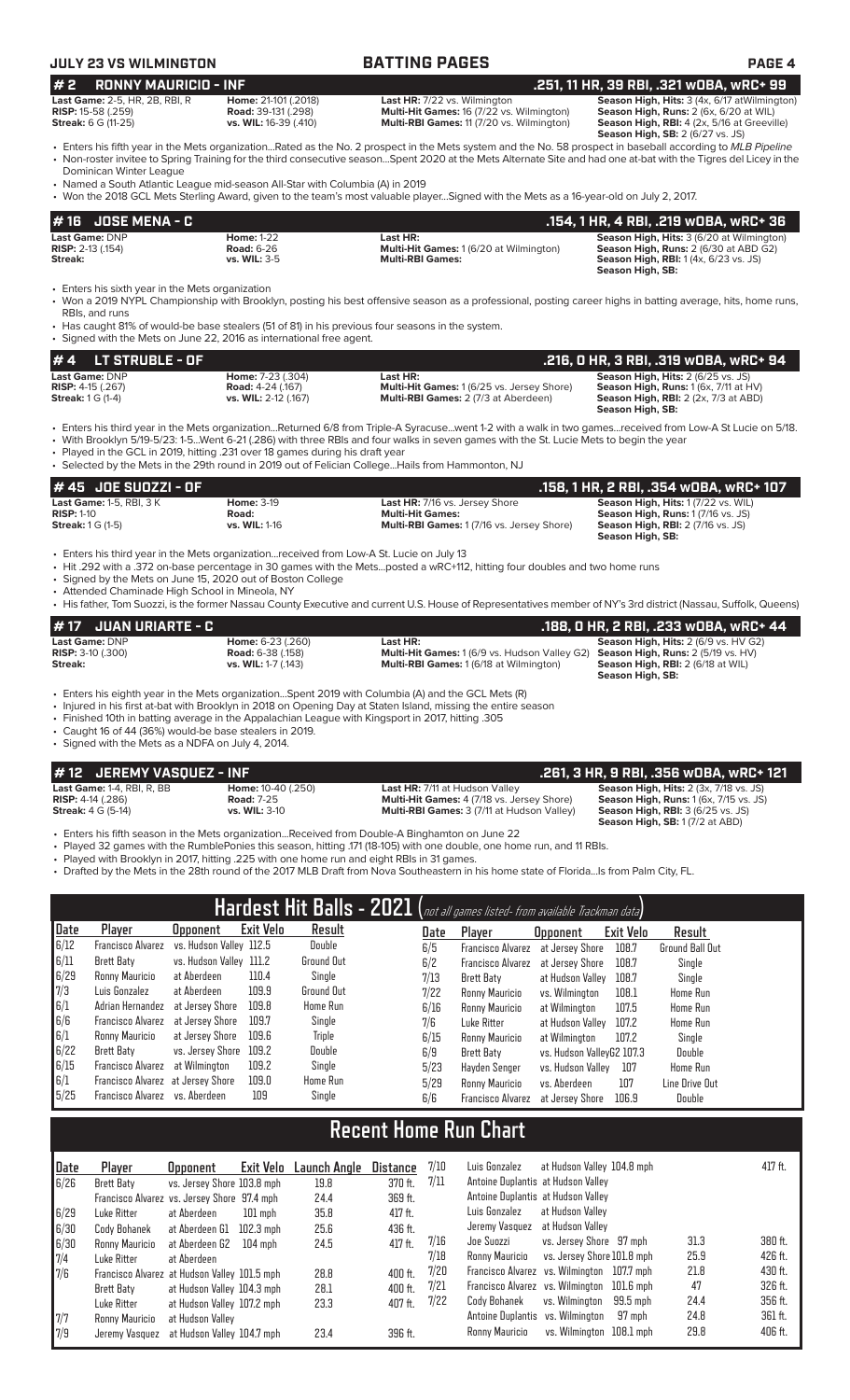|                                                          | JULY 23 VS WILMINGTON                                                                                                                                                                                                                                                                                                                                                                                    | <b>BULLPEN PAGE</b>                                                    |                            |                    |                                      |                  |                                                 |                                                   |                        |                              | PAGE <sub>5</sub>                   |                                 |
|----------------------------------------------------------|----------------------------------------------------------------------------------------------------------------------------------------------------------------------------------------------------------------------------------------------------------------------------------------------------------------------------------------------------------------------------------------------------------|------------------------------------------------------------------------|----------------------------|--------------------|--------------------------------------|------------------|-------------------------------------------------|---------------------------------------------------|------------------------|------------------------------|-------------------------------------|---------------------------------|
| #                                                        | JOE CAVALLERO - RHP                                                                                                                                                                                                                                                                                                                                                                                      |                                                                        | O K%, O BB%, O.OO ERA, O G |                    |                                      |                  | <b>LAST FIVE APPEARANCES</b>                    |                                                   |                        |                              |                                     |                                 |
| Last App:<br>Leadoff:                                    | <b>Last Loss:</b><br><b>Inherited Runners/Stranded:</b>                                                                                                                                                                                                                                                                                                                                                  | SV/OP (Last):                                                          | Holds:                     |                    |                                      |                  | <b>JOE CAVALLERO</b>                            |                                                   |                        |                              |                                     |                                 |
|                                                          | Enters his fifth year in the Mets systemreceived from Low-A St. Lucie on Wednesday, July 21 •<br>• Made one appearance for the St. Lucie Mets on July 20, walking four in 12/3 innings<br>Returns to the field in 2021 after Tommy John surgery •<br>• Has made 34 starts in 66 professional appearances before 2021<br>• Drafted by the Mets in the 24th round of the 2017 MLB Draft from South Florida |                                                                        |                            |                    | DATE OPP<br>7/20* vs BRD             | <b>DEC</b>       | IP<br>1.2                                       | н<br>R.<br>1<br>4                                 | ER<br>4                | BB<br>$\overline{4}$         | Κ<br>1                              | <b>HR</b><br>$\circ$            |
|                                                          |                                                                                                                                                                                                                                                                                                                                                                                                          |                                                                        |                            |                    |                                      |                  | <b>BRIAN METOYER</b>                            |                                                   |                        |                              |                                     |                                 |
| #5<br>Last App: 6/15 at WIL                              | <b>BRIAN METOYER - RHP</b><br>Last Loss: 5/15 at GVL<br>Leadoff: 4-12, 2 BB, HBP Inherited Runners/Stranded: 4/3                                                                                                                                                                                                                                                                                         | 33.3 K%, 13 BB%, 3.86 ERA, 9 G<br><b>SV/OP (Last):</b> 1/1 (6/3 at JS) | Holds:                     | DATE<br>5/23       | OPP<br>vs. HV<br>5/29 vs. ABD        | <b>DEC</b>       | IP<br>2.0<br>1.1                                | R<br>н<br>0<br>0<br>1<br>1                        | ER<br>$\circ$<br>1     | BB<br>$\mathbf{1}$<br>2      | К<br>$\mathbf{1}$<br>$\overline{2}$ | <b>HR</b><br>$\circ$<br>$\circ$ |
| <b>GCL Mets and Kingsport Mets</b>                       | · Enters his fourth year in the Mets orgWon a New York Penn League title with Brooklyn in 2019<br>· Struck out 40 batters over 28.2 innings with BrooklynSpent his first professional season with                                                                                                                                                                                                        |                                                                        |                            | 6/3<br>6/9<br>6/15 | @ JS<br>vs. HV G1<br>@ WIL           | SV<br>W          | 2.0<br>1.1<br>2.0<br><b>BRYCE MONTES DE OCA</b> | 3<br>$\mathbf{1}$<br>0<br>0<br>$\circ$<br>$\circ$ | $\mathbf{1}$<br>0<br>0 | 0<br>2<br>$\mathbf{1}$       | 5<br>3<br>3                         | $\circ$<br>$\circ$<br>$\circ$   |
|                                                          | • Joins Ronnie Robbins (30th, 1981 - Toronto) as the only two LSU-Alexandria Generals to be<br>drafted by a MLB team in school history                                                                                                                                                                                                                                                                   |                                                                        |                            | DATE<br>7/2        | OPP<br>@ ABD                         | DEC<br><b>SV</b> | IP<br>1.0                                       | R<br>Н<br>$\circ$<br>0                            | ER<br>$\circ$          | BB<br>$\mathbf{1}$           | К<br>2                              | <b>HR</b><br>$\circ$            |
|                                                          | • Native of Natchitoches (NACK-ah-tish), the oldest city in Louisiana (est. 1714).                                                                                                                                                                                                                                                                                                                       |                                                                        |                            | 7/6                | @ HV                                 | L                | 0.2                                             | 2<br>$\mathbf{1}$                                 | 2                      | 3                            | 0                                   | $\circ$                         |
| #43                                                      | <b>BRYCE MONTES DE OCA - RHP</b>                                                                                                                                                                                                                                                                                                                                                                         | 27.6 K%, 21.4 BB%, 2.86 ERA, 17 G                                      |                            | 7/15<br>7/18       | vs. JS<br>vs. JS                     |                  | 1.1<br>1.0                                      | $\circ$<br>$\circ$<br>0<br>0                      | $\circ$<br>0           | $\mathbf{1}$<br>$\mathbf{1}$ | 1<br>1                              | $\circ$<br>$\circ$              |
| <b>Last App:</b> 7/21 vs. WIL                            | Last Loss: 7/6 at HV                                                                                                                                                                                                                                                                                                                                                                                     | <b>SV/OP (Last):</b> 3/3 (7/21 vs. WIL)                                | Holds: 1                   | 7/21               | vs. WIL                              | <b>SV</b>        | 1.0                                             | $\circ$<br>$\circ$                                | $\circ$                | $\mathbf{1}$                 | $\overline{2}$                      | $\circ$                         |
| <b>Leadoff:</b> 4-16, 4 BB                               | Inherited Runners/Stranded: 3/3<br>$\bullet$ Enters his fourth year in the Mets orgHas not pitched as a professional due to injuries                                                                                                                                                                                                                                                                     |                                                                        |                            | DATE               | OPP                                  | <b>DEC</b>       | <b>COLBY MORRIS</b><br>IP                       | н<br>R                                            | ER                     | BB                           | К                                   | <b>HR</b>                       |
|                                                          | • Underwent Tommy John surgery as a high school junior and missed 2016 after having ulnar                                                                                                                                                                                                                                                                                                                |                                                                        |                            | 7/2                | @ ABD                                | W                | 2.0                                             | $\circ$<br>0                                      | $\circ$                | 0                            | $\overline{c}$                      | $\circ$                         |
| nerve transposition                                      |                                                                                                                                                                                                                                                                                                                                                                                                          |                                                                        |                            | 7/9<br>7/13        | @ HV<br>vs. JS                       |                  | 2.2<br>2.0                                      | 3<br>3<br>$\circ$<br>$\circ$                      | 3<br>$\circ$           | $\mathbf{1}$<br>$\circ$      | $\mathbf{1}$<br>$\overline{2}$      | $\circ$<br>$\circ$              |
|                                                          | • Previously drafted by Washington in the 15th round of the 2017 MLB Draft and by the Chicago<br>White Sox in the 14th round of the 2015 MLB Draft.                                                                                                                                                                                                                                                      |                                                                        |                            | 7/18               | vs. JS                               |                  | 2.0                                             | 0<br>0                                            | 0                      | $\circ$                      | $\overline{2}$                      | $\circ$                         |
| #38                                                      | <b>COLBY MORRIS - RHP</b>                                                                                                                                                                                                                                                                                                                                                                                | 23.5 K%, 10.6 BB%, 4.35 ERA, 13 G                                      |                            | 7/22               | vs. WIL                              |                  | 2.0                                             | 2<br>$\overline{4}$                               | 2                      | $\circ$                      | 3                                   | $\circ$                         |
| <b>Last App:</b> 7/22 vs. JS                             | <b>Last Loss:</b>                                                                                                                                                                                                                                                                                                                                                                                        | SV/OP (Last):                                                          | Holds:                     |                    | DATE OPP                             | DEC              | <b>CONNOR O'NEIL</b><br>IP                      | Н<br>R                                            | ER                     | BB                           | К                                   | <b>HR</b>                       |
|                                                          | Leadoff: 5-20, 3 BB, 3 HBP Inherited Runners/Stranded: 6/2                                                                                                                                                                                                                                                                                                                                               |                                                                        |                            | 7/4                | 6/30 @ ABD G2<br>@ ABD               |                  | 1.1<br>1.1                                      | $\overline{4}$<br>3<br>2<br>0                     | 3<br>$\circ$           | $\mathbf{1}$<br>$\mathbf{1}$ | $\overline{2}$<br>2                 | $\circ$<br>$\circ$              |
|                                                          | Enters his first season in the Mets organizationcalled up from Low-A St. Lucie on May 20 •<br>• Made four scoreless appearances in relief for the St. Lucie Mets to being 2021                                                                                                                                                                                                                           |                                                                        |                            | 7/10               | @ HV                                 |                  | 1.0                                             | 3<br>2                                            | 2                      | 2                            | $\Omega$                            | $\circ$                         |
|                                                          | . Minor League free agent signingpitched at Middlebury in Vermont                                                                                                                                                                                                                                                                                                                                        |                                                                        |                            | 7/15<br>7/20       | vs. JS<br>vs. WIL                    |                  | 1.1<br>1.0                                      | 3<br>4<br>$\mathbf{1}$<br>$\mathbf{1}$            | 3<br>$\mathbf{1}$      | $\mathbf{1}$<br>$\circ$      | 4<br>2                              | $\circ$<br>$\mathbf{1}$         |
| #9                                                       | <b>CONNER O'NEIL - RHP</b>                                                                                                                                                                                                                                                                                                                                                                               | 20.4 K%, 13.0 BB%, 7.36 ERA, 7 G                                       |                            |                    |                                      |                  | <b>MICHEL OTANEZ</b>                            |                                                   |                        |                              |                                     |                                 |
| Last App: 7/20 vs. WIL Last Loss:                        |                                                                                                                                                                                                                                                                                                                                                                                                          | SV/OP (Last):                                                          | Holds:                     | 7/4                | DATE OPP<br>@ ABD                    | <b>DEC</b>       | IP<br>2.0                                       | R<br>н<br>$\mathbf{1}$<br>$\mathbf{1}$            | ER<br>$\mathbf{1}$     | BB<br>3                      | К<br>$\mathbf{1}$                   | <b>HR</b><br>$\circ$            |
| <b>Leadoff: 4-10, HR</b>                                 | <b>Inherited Runners/Stranded: 7/2</b>                                                                                                                                                                                                                                                                                                                                                                   |                                                                        |                            | 7/9                | @ HV                                 |                  | 1.0                                             | $\circ$<br>$\circ$                                | $\circ$                | $\mathbf{1}$                 | $\mathbf{1}$                        | $\circ$                         |
|                                                          | • Enters his fifth year in the Mets organization…received from Double-A Binghamton on 6/20<br>• Has not pitched in 2021Last pitched for Advanced-A St. Lucie in 2019                                                                                                                                                                                                                                     |                                                                        |                            | 7/13<br>7/16       | vs. JS<br>vs. JS                     |                  | 2.0<br>0.2                                      | $\circ$<br>$\circ$<br>$\circ$<br>$\circ$          | $\circ$<br>$\circ$     | 3<br>$\mathbf{1}$            | 2<br>$\mathbf{1}$                   | $\circ$<br>$\circ$              |
|                                                          | · Spent his first professional season with Brooklyn in 2017, pitching 19 times in relief<br>• Drafted by the Mets in the 7th round of the 2017 MLB Draft from Cal State-Northridge                                                                                                                                                                                                                       |                                                                        |                            | 7/20               | vs. WIL                              | H                | 1.0<br><b>HUNTER PARSONS</b>                    | $\circ$<br>$\mathbf{1}$                           | $\mathbf{1}$           | 3                            | $\overline{2}$                      | $\circ$                         |
| #26                                                      | <b>MICHEL OTANEZ - RHP</b>                                                                                                                                                                                                                                                                                                                                                                               | 25.4 K%, 23.7 BB%, 5.32 ERA, 20 G                                      |                            | DATE<br>6/13       | OPP<br>vs. HV                        | <b>DEC</b>       | IP<br>1.0                                       | R<br>H<br>2<br>2                                  | ER<br>$\overline{1}$   | BB<br>2                      | Κ<br>$\circ$                        | HR<br>$\circ$                   |
| Last App: 7/20 vs. WIL Last Loss:                        |                                                                                                                                                                                                                                                                                                                                                                                                          | <b>SV/OP (Last):</b> 0/2 (BS vs. JS) Holds: 2                          |                            | 7/2                | @ ABD                                |                  |                                                 | $0.2 \quad 0 \quad 2$                             | 2                      | $\overline{2}$               | -1                                  | $\circ$                         |
| <b>Leadoff:</b> 3-19, BB                                 | Inherited Runners/Stranded: 15/5<br>• Enters his sixth year in the Mets orgNo. 26 prospect in the system according to MLB Pipeline                                                                                                                                                                                                                                                                       |                                                                        |                            | 7/9<br>7/14        | @ HV<br>vs. JS                       |                  | 2.0<br>1.2                                      | $\overline{1}$<br>0<br>$\circ$<br>0               | 0<br>0                 | $\mathbf{1}$<br>2            | 1<br>2                              | 0<br>0                          |
|                                                          | • Returns to Brooklyn for the second assignment in a row                                                                                                                                                                                                                                                                                                                                                 |                                                                        |                            | 7/18               | vs. JS                               |                  | 1.0                                             | 3<br>3                                            | 3                      | $\circ$                      | $\circ$                             | 0                               |
|                                                          | • Pitched with the Cyclones and won an NYPL title in 2019 and also spent time with Kingsport                                                                                                                                                                                                                                                                                                             |                                                                        |                            | DATE               | OPP                                  | DEC              | <b>MITCH RAGAN</b><br>IP                        | H                                                 | R ER BB                |                              | К                                   |                                 |
|                                                          | • Missed 2017 due to injuryStruck out 21 batters in 21.1 innings with the DSL Mets1 in 2016.                                                                                                                                                                                                                                                                                                             |                                                                        |                            | 7/6                | @ HV                                 |                  | 1.1                                             | 2<br>$\mathbf{1}$                                 | 1                      | 0                            | 2                                   | HR<br>0                         |
| #44                                                      | <b>HUNTER PARSONS - RHP</b>                                                                                                                                                                                                                                                                                                                                                                              | 29.2 K%, 13.3 BB%, 4.28 ERA, 10 G                                      |                            | 7/11<br>7/14       | @ HV<br>vs. JS                       |                  | 1.0<br>0.2                                      | $\mathbf{1}$<br>0<br>$\mathbf{1}$<br>0            | 0<br>0                 | 0<br>0                       | 1<br>1                              | 0<br>0                          |
| Last App: 7/18 vs. JS<br><b>Leadoff: 3-13, 3 BB</b>      | <b>Last Loss:</b><br>Inherited Runners/Stranded: 5/3                                                                                                                                                                                                                                                                                                                                                     | SV/OP (Last):                                                          | Holds:                     | 7/18               | vs. JS                               |                  | 1.0                                             | 0<br>0                                            | 0                      | 0                            | 0                                   | 0                               |
|                                                          | • Enters his third year in the Mets orgCalled up from Low-A St. Lucie on May 20                                                                                                                                                                                                                                                                                                                          |                                                                        |                            | 7/21               | vs. WIL                              |                  | 1.1                                             | $\mathbf{1}$<br>0                                 | 0                      | $\circ$                      |                                     | 0                               |
|                                                          | • Made four relief appearances with the Mets (A-), striking out 18 in 10 innings (45% K rate).                                                                                                                                                                                                                                                                                                           |                                                                        |                            |                    |                                      |                  |                                                 | <b>EVY RUIBAL</b>                                 |                        |                              |                                     |                                 |
|                                                          | • Pitched with the Cyclones and won an NYPL title in 2019                                                                                                                                                                                                                                                                                                                                                |                                                                        |                            | 6/29               | DATE OPP<br>@ ABD                    | DEC              | IP<br>1.0                                       | Н<br>$R_{\perp}$<br>2<br>1                        | 2                      | ER BB<br>1                   | Κ<br>$\mathbf{1}$                   | HR<br>0                         |
| #48                                                      | <b>MITCH RAGAN - RHP</b>                                                                                                                                                                                                                                                                                                                                                                                 | 24.5 K%, 10.8 BB%, 1.52 ERA, 17 G                                      |                            | 7/6                | @ HV                                 |                  | 2.0                                             | $\mathbf{1}$<br>$\mathbf{1}$<br>$\overline{2}$    | $\mathbf{1}$           | $\mathbf{1}$                 | 2                                   | 0                               |
|                                                          | Last App: 7/21 vs. WIL Last Loss: 7/3 at Aberdeen                                                                                                                                                                                                                                                                                                                                                        | SV/OP (Last): 2/5 (6/30 at ABD G2) Holds: 1                            |                            | 7/11<br>7/15       | @ HV<br>vs. JS                       |                  | 1.0<br>1.2                                      | 2<br>2<br>2                                       | 2<br>$\overline{1}$    | $\mathbf{1}$<br>3            | 1<br>3                              | 0<br>0                          |
|                                                          | Leadoff: 6-15, 4 BB, HR Inherited Runners/Stranded: 13/8                                                                                                                                                                                                                                                                                                                                                 |                                                                        |                            | 7/20               | vs. WIL                              | H                | 1.2                                             | $\mathbf{1}$<br>0                                 | $\circ$                | $\mathbf{1}$                 |                                     | 0                               |
|                                                          | • Enters his third year in the Mets organizationWon a title with Brooklyn in 2019,                                                                                                                                                                                                                                                                                                                       |                                                                        |                            |                    |                                      |                  |                                                 |                                                   |                        |                              |                                     |                                 |
|                                                          | earning the win in the championship-clinching game against Lowell<br>• Named a New York-Penn League All-Star with the Cyclones                                                                                                                                                                                                                                                                           |                                                                        |                            |                    | DATE OPP                             | DEC              | <b>WILLY TAVERAS</b><br>IP                      | <u>н</u><br>$\mathbb{R}$                          | <u>ER</u>              | BB                           | К                                   | HR                              |
|                                                          | • Named the 2019 Big East Pitcher of the Year with Creighton                                                                                                                                                                                                                                                                                                                                             |                                                                        |                            | 7/4                | $@$ $CLR^*$                          | L                | 1.2                                             | 2<br>1                                            | -1                     | 0                            | 3                                   | 0                               |
|                                                          | • Pitched at Creighton for two seasonsspent 2017 with lowa West & 2016 with Wayne State.                                                                                                                                                                                                                                                                                                                 |                                                                        |                            | 6/27<br>6/23       | DUN <sup>*</sup><br>DUN <sup>*</sup> | W                | 2.0<br>0.1                                      | $\mathsf O$<br>$\circ$<br>2<br>2                  | $\circ$<br>2           | 0<br>0                       | 2<br>1                              | 0<br>$\overline{1}$             |
| #50<br>Last App: 7/20 vs. WIL Last Loss:<br>Leadoff: 1-6 | <b>EVY RUIBAL - RHP</b><br><b>Inherited Runners/Stranded: 1/1</b>                                                                                                                                                                                                                                                                                                                                        | 22.2 K%, 19.4 BB% 7.36 ERA, 5 G<br>SV/OP (Last):<br>Holds: 1           |                            | 7/17<br>7/21       | JS<br>WIL<br>*With Low-A St. Lucie   | W, BS 2.0        | 1.0                                             | 0<br>0<br>$\overline{2}$<br>3                     | 0<br>2                 | $\overline{1}$<br>$\circ$    | 1<br>3                              | 0<br>$\overline{1}$             |
|                                                          | • Signed to a minor league deal on June 27 from the Florence Y'alls (Frontier League)                                                                                                                                                                                                                                                                                                                    |                                                                        |                            |                    |                                      |                  |                                                 |                                                   |                        |                              |                                     |                                 |
|                                                          | • Pitched in the Dodgers system from 2015-2018, reaching High-A Rancho Cucamonga<br>• Drafted by the Dodgers in the 16th round of the 2017 MLB Draft from Notre Dame                                                                                                                                                                                                                                     |                                                                        |                            |                    |                                      |                  |                                                 |                                                   |                        |                              |                                     |                                 |
|                                                          | · From Milburn, New Jersey, attending Milburn High School                                                                                                                                                                                                                                                                                                                                                |                                                                        |                            |                    |                                      |                  |                                                 |                                                   |                        |                              |                                     |                                 |
| #                                                        | <b>WILLY TAVERAS - RHP</b>                                                                                                                                                                                                                                                                                                                                                                               | 35.5 K%, 2.8 BB% 3.62 ERA, 2 G                                         |                            |                    |                                      |                  |                                                 |                                                   |                        |                              |                                     |                                 |
| Last App: 7/21 vs. WIL Last Loss:<br>Leadoff: 0-2, BB    | Inherited Runners/Stranded: 0/0                                                                                                                                                                                                                                                                                                                                                                          | <b>SV/OP (Last): 0/1</b><br>Holds:                                     |                            |                    |                                      |                  |                                                 |                                                   |                        |                              |                                     |                                 |
| wards to Double-A Binghamton                             | • Received from Low-A St. Lucie on Friday, July 16 in a move that sent LHP Andrew Ed-                                                                                                                                                                                                                                                                                                                    |                                                                        |                            |                    |                                      |                  |                                                 |                                                   |                        |                              |                                     |                                 |

• Pitched in 18 games with St. Lucie, posting a 36% strikeout rate (best in career) and a 2.1% walk rate (lowest of career)

• Struggled in Low-A Columbia in 2019, allowing a 4.56 FIP...2021 FIP is 2.49

• 23 years old from Villa Isabela in the Dominican Republic...Signed by Mets June 1, 2016

|                |                                         | <b>Number of Pitches Thrown</b> |    |    |    |    |  |  |
|----------------|-----------------------------------------|---------------------------------|----|----|----|----|--|--|
| <b>Pitcher</b> | Days Rest 7/20 7/21 7/22 7/23 7/24 7/25 |                                 |    |    |    |    |  |  |
| Cavallero      | 2                                       | $43*$                           |    |    |    |    |  |  |
| Montes de Oca  |                                         | --                              | 21 |    |    | -- |  |  |
| <b>Morris</b>  | O                                       |                                 | -- | 49 |    |    |  |  |
| O'Neil         | 2                                       | 17                              |    |    |    | -- |  |  |
| Otanez         | $\overline{2}$                          | 32                              | -- |    | -- | -- |  |  |
| Parsons        | 4                                       |                                 |    |    |    |    |  |  |
| Ragan          |                                         |                                 | 20 |    |    |    |  |  |
| Ruibal         |                                         | 25                              | -- |    | -- | -- |  |  |
| Taveras        |                                         |                                 | 38 |    |    |    |  |  |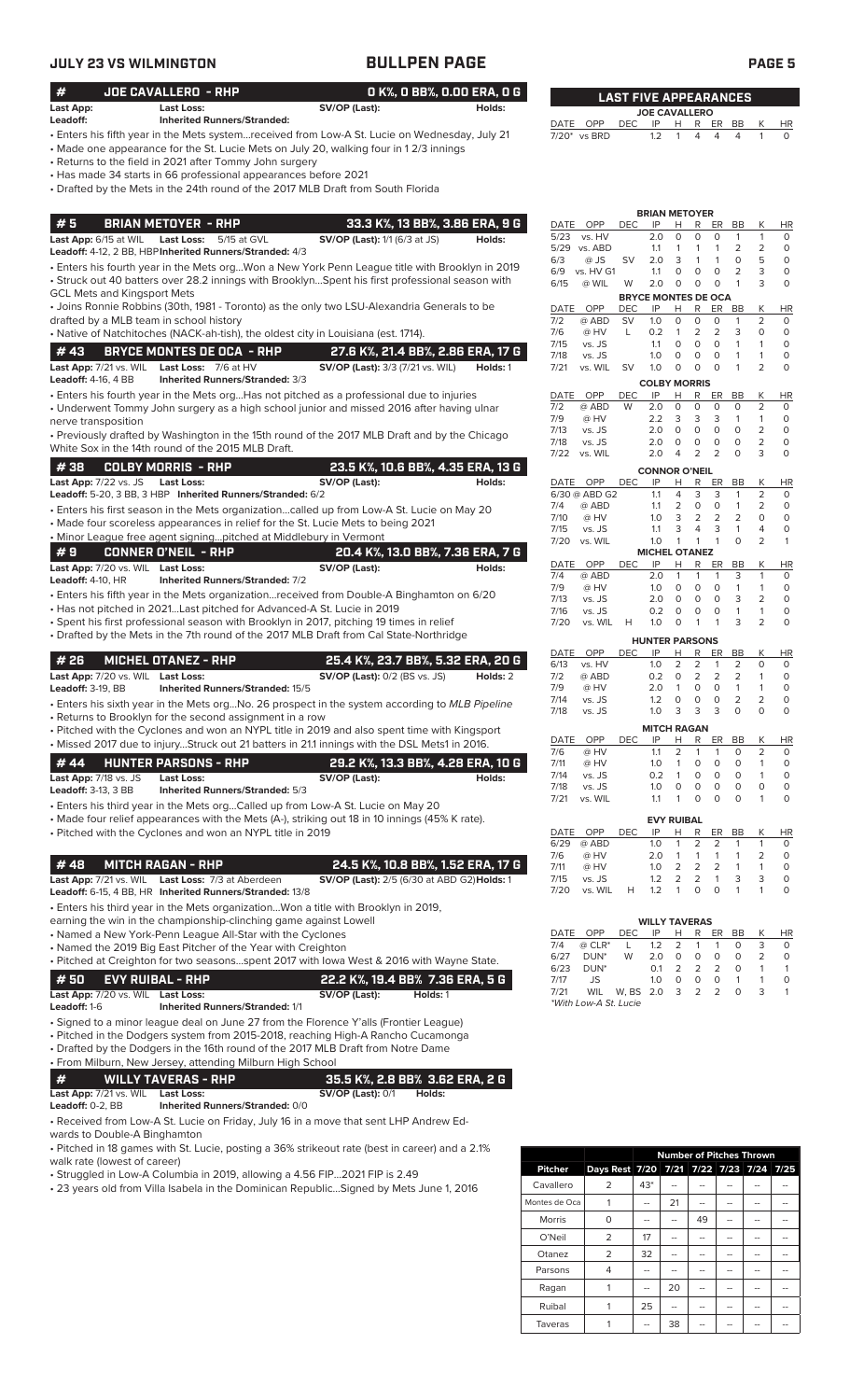## **JULY 23 VS WILMINGTON HIGH/LOW & CHARTS PAGE 6**

| INDIVIDUAL PITCHING HIGHS                                                   |
|-----------------------------------------------------------------------------|
|                                                                             |
|                                                                             |
| Most Home Runs Allowed, Game4 (2x, Jose Butto, 6/6 at Jersey Shore)         |
| Most Strikeouts, Game, Starter 9 (2x Connor Grey, 7/16 vs. Jersey Shore)    |
| Most Strikeouts, Game, Reliever5 (3x, Michel Otanez, 6/26 vs. Jersey Shore) |
|                                                                             |
|                                                                             |
|                                                                             |
|                                                                             |
|                                                                             |
|                                                                             |
|                                                                             |

| TEAM PITCHING HIGHS                                                        |  |
|----------------------------------------------------------------------------|--|
|                                                                            |  |
|                                                                            |  |
|                                                                            |  |
|                                                                            |  |
|                                                                            |  |
|                                                                            |  |
|                                                                            |  |
|                                                                            |  |
|                                                                            |  |
|                                                                            |  |
| Most Strikeouts, Extra Innings  10 (2x, 7/7 at Hudson Valley - 10 innings) |  |
|                                                                            |  |
| Most Walks Allowed, Extra Innings 6 (6/23 vs. Jersey Shore - 10 innings)   |  |
|                                                                            |  |
|                                                                            |  |
| Most Pitchers Used, Extra Innings 5 (5/23 vs. Hudson Valley - 12 innings)  |  |
|                                                                            |  |

|                                                                                | <b>TEAM MISCELLANEOUS</b> |
|--------------------------------------------------------------------------------|---------------------------|
|                                                                                |                           |
| Longest Game, Time, Extra-Inning Game3:30 (6/23 vs. Jersey Shore - 10 innings) |                           |
| Shortest Game, Time, Nine-Inning Game  2:20 (5/18 vs. Hudson Valley)           |                           |
|                                                                                |                           |
|                                                                                |                           |
|                                                                                |                           |
|                                                                                |                           |
|                                                                                |                           |
|                                                                                |                           |
|                                                                                |                           |
|                                                                                |                           |
|                                                                                |                           |
|                                                                                |                           |
| <b>OUTFIELD ASSISTS [9]</b>                                                    | <b>RECORD BREAKDOWN</b>   |

|                      | NAME TOTAL |                           |  |
|----------------------|------------|---------------------------|--|
| Duplantis<br>Ashford |            | 5/13 at GVL               |  |
| Molina               |            | 7/10 at HV<br>5/21 vs. HV |  |
| Winaker              |            | $5/6$ at ASH              |  |

| .              |       |
|----------------|-------|
| Molina         | 5/21v |
| Winaker        | 5/6a  |
| <b>Bohanek</b> | 7/6   |
|                |       |

| UNIFORM RECORDS          |           |
|--------------------------|-----------|
| <b>Iome White</b>        | $5-3$     |
| <b>cad Gray</b>          | $12 - 23$ |
| <b>Championship Gold</b> | $6-11$    |
| Coney Island             | $0 - 2$   |
| os Jefes                 | $1-0$     |
|                          |           |
|                          |           |
|                          |           |
|                          |           |
|                          |           |
|                          |           |
|                          |           |
|                          |           |
|                          |           |
|                          |           |
|                          |           |
|                          |           |

| Score 4 or More Runs 21-13    |  |
|-------------------------------|--|
|                               |  |
|                               |  |
| Do Not Allow a Home Run 14-12 |  |
| Hit More Home Runs  14-7      |  |
| Opponent Hits More HRs1-18    |  |
|                               |  |
|                               |  |
|                               |  |
|                               |  |
|                               |  |
|                               |  |
|                               |  |
|                               |  |
| Opponent Scores First9-27     |  |
|                               |  |
|                               |  |
|                               |  |
|                               |  |
|                               |  |
|                               |  |
| Last Game of Series  4-6      |  |
|                               |  |
|                               |  |
|                               |  |
|                               |  |
|                               |  |
|                               |  |

# **MISC. WINS**

| Come from Behind Wins .11 (7/20 vs. WIL) |  |  |
|------------------------------------------|--|--|
| Wins in Last At-Bat4 (6/26 vs. JS)       |  |  |
|                                          |  |  |

| INDIVIDUAL BATTING HIGHS                                                    |
|-----------------------------------------------------------------------------|
|                                                                             |
|                                                                             |
|                                                                             |
|                                                                             |
|                                                                             |
|                                                                             |
|                                                                             |
| Home Runs, Consecutive Games Three games (2x, last: Luke Ritter, 6/18-6/21) |
|                                                                             |
|                                                                             |
|                                                                             |
|                                                                             |
|                                                                             |
|                                                                             |
|                                                                             |
| Most Extra-Base Hits, Game 3 (3x, Cody Bohanek, 6/15 at Wilmington)         |
|                                                                             |
| <b>TEAM BATTING HIGHS</b>                                                   |
|                                                                             |
|                                                                             |
|                                                                             |
|                                                                             |
|                                                                             |
|                                                                             |
|                                                                             |
|                                                                             |
|                                                                             |
|                                                                             |
|                                                                             |
|                                                                             |
|                                                                             |
|                                                                             |
|                                                                             |
|                                                                             |
|                                                                             |
|                                                                             |
|                                                                             |
|                                                                             |
| Most Double Plays Hit into, Game3 (5x, 7/7 at Hudson Valley - 10 innings)   |

### **FIELDING**

Most Errors, Team, Game...............................................................................6 (5/7 at Asheville) .<br>2 (6x, last: Brett Baty, 6/11 vs. Hudson Valley)<br>3 (5/19 vs. Hudson Valley) Most Double Plays Turned, Nine-Inning Game.......................... 3 (5/19 vs. Hudson Valley) Consecutive Errorless Games, Team...

### **STARTERS BY POSITION**

**C-** Alvarez (23), Uriarte (19), Mena (14), Senger (9), Nic Gaddis

**1B-** Genord (45), Vasquez (12), Ritter (5), Bohanek (3), Winaker (2)

**2B-** Ritter (37), Walters (12), Gonzalez (11), Fermin (3), Tiberi (1), Struble (1), McNeil (1), Bohanek (1)

**3B-** Baty (41), Bohanek (16), Tiberi (7), Fermin (1), Gonzalez (1)

**SS-** Mauricio (54), Bohanek (5), Walters (4), Gonzalez (3), Fermin (1)

**LF-** Duplantis (32), Tiberi (12), Vasquez (6), Suozzi (5), Bohanek (4), Baty (3), Ashford (2), Winaker (1), Kleszcz (1), Struble (1)

**CF-** Duplantis (27), Hernandez (23), Mangum (8), Hernandez (8), Molina (6), Ota (2), Ashford (1)

**RF-** Ashford (27), Struble (12), Molina (10), Bohanek (5), Winaker (4), Hernandez (4), Kleszcz (4), Ota (1)

**DH-** Alvarez (19), Genord (8), Baty (7), Mauricio (6), Ritter (4), Vasquez (4), Bohanek (3), Tiberi (3), Hernandez (3), Senger (2), Mena (2), Walters (2), Fermin (1), Mangum (1), Ashford (1), Struble (1)

### **STARTERS BY BATTING ORDER**

**1st -** Duplantis (54), Bohanek (4), Struble (3), Tiberi (2), Mangum (2), Ashford (1), McNeil (1)

**2nd -** Bohanek (18), Mauricio (10), Fermin (7), Ashford (6), Mangum (5), Duplantis (5), Winaker (4), Gonzalez (3), Tiberi (3), Struble (3), Walters (2), Alvarez (2), Ritter (1)

**3rd -** Mauricio (52), Baty (15)

**4th-** Baty (36), Alvarez (17), Ritter (9), Vasquez (3), Genord (2)

**5th-** Alvarez (24), Ritter (14), Vasquez (9), Genord (5), Senger (4), Ashford (4), Bohanek (4), Ota (2), Hernandez (1)

**6th-** Ritter (18), Genord (15), Ashford (10), Bohanek (7), Hernandez (3), Senger (3), Mena (2), Winaker (2), Kleszcz (2), Ota (1), Suozzi (1) Tiberi (1), Uriarte (1)

**7th-** Genord (24), Ashford (6), Tiberi (5), Gonzalez (5), Vasquez (4), Bohanek (4), Senger (3), Uriarte (3), Ritter (3), Hernandez (2), Walters (2), Mena (2), Ashford (1), Suozzi (1), Kleszcz (1), Winaker (1)

**8th-** Tiberi (11), Hernandez (10), Uriarte (8), Genord (7), Vasquez (6), Walters (6), Mena (6), Gonzalez (4), Ashford (3), Suozzi (2), Gaddis (1), Kleszcz (1), Senger (1), Molina (1), Struble (1)

**9th-** Molina (15), Hernandez (14), Walters (7), Uriarte (7), Mena (6), Struble (5), Gonzalez (3),

um (2), Bohanek (1), Kleszcz (1), Suozzi (1), Tiberi (1)

| <b>CATCHERS STEALING</b> |               |    | <b>MULTI-RUN INNINGS</b> |            |    |                |    |       |    |                   |                 |  |  |
|--------------------------|---------------|----|--------------------------|------------|----|----------------|----|-------|----|-------------------|-----------------|--|--|
| <b>Name</b>              | CS            |    | <b>ATT</b>               | <b>PCT</b> |    | Runs           |    | Times |    |                   | Last            |  |  |
| Alvarez                  |               |    | 34                       | 21%        |    | 6              |    | 2     |    |                   | 8th, 7/11 at HV |  |  |
| Gaddis                   | O             |    |                          | 0%         |    | 5              |    | 5     |    | 3rd, 7/20 vs. WIL |                 |  |  |
| Mena                     | 3             |    | 16                       | 18%        |    | 4              |    | 5     |    | 3rd, 7/16 vs. JS  |                 |  |  |
| Senger                   | $\mathcal{P}$ |    | 10                       | 20%        |    | 3              |    | 23    |    | 4th, 7/21 vs. WIL |                 |  |  |
| Uriarte                  | 11            |    | 31                       | 35%        |    | $\overline{2}$ |    | 39    |    | 8th, 7/22 vs. WIL |                 |  |  |
| Team                     | 23            |    | 92                       | 25%        |    |                |    |       |    |                   |                 |  |  |
|                          | 1             | 2  | з                        | 4          | 5  | 6              | 7  | 8     | 9  | $10+$             | <b>TOTALS</b>   |  |  |
| <b>OPPONENTS</b>         | 36            | 41 | 56                       | 44         | 30 | 36             | 25 | 44    | 21 | 5                 | 333             |  |  |
| <b>BKLYN</b>             | 32            | 22 | 31                       | 39         | 25 | 39             | 28 | 42    | 16 | 6                 | 282             |  |  |

| <u>UNII UNII NLUUNUJ</u> |           |
|--------------------------|-----------|
| <b>Home White</b>        | $5-3$     |
| <b>Road Gray</b>         | $12 - 23$ |
| <b>Championship Gold</b> | $6-11$    |
| <b>Coney Island</b>      | $0 - 2$   |
| Los Jefes                | $1 - 0$   |
|                          |           |
|                          |           |
|                          |           |
|                          |           |
|                          |           |

|      | <b>EJECTIONS</b>        |           |  |
|------|-------------------------|-----------|--|
| Name | <b>Umpire</b>           | Date      |  |
|      | Joe GenordDylan Bradley | 7/9 at HV |  |

Ed Blankmeyer Joe Belangia 7/11 at HV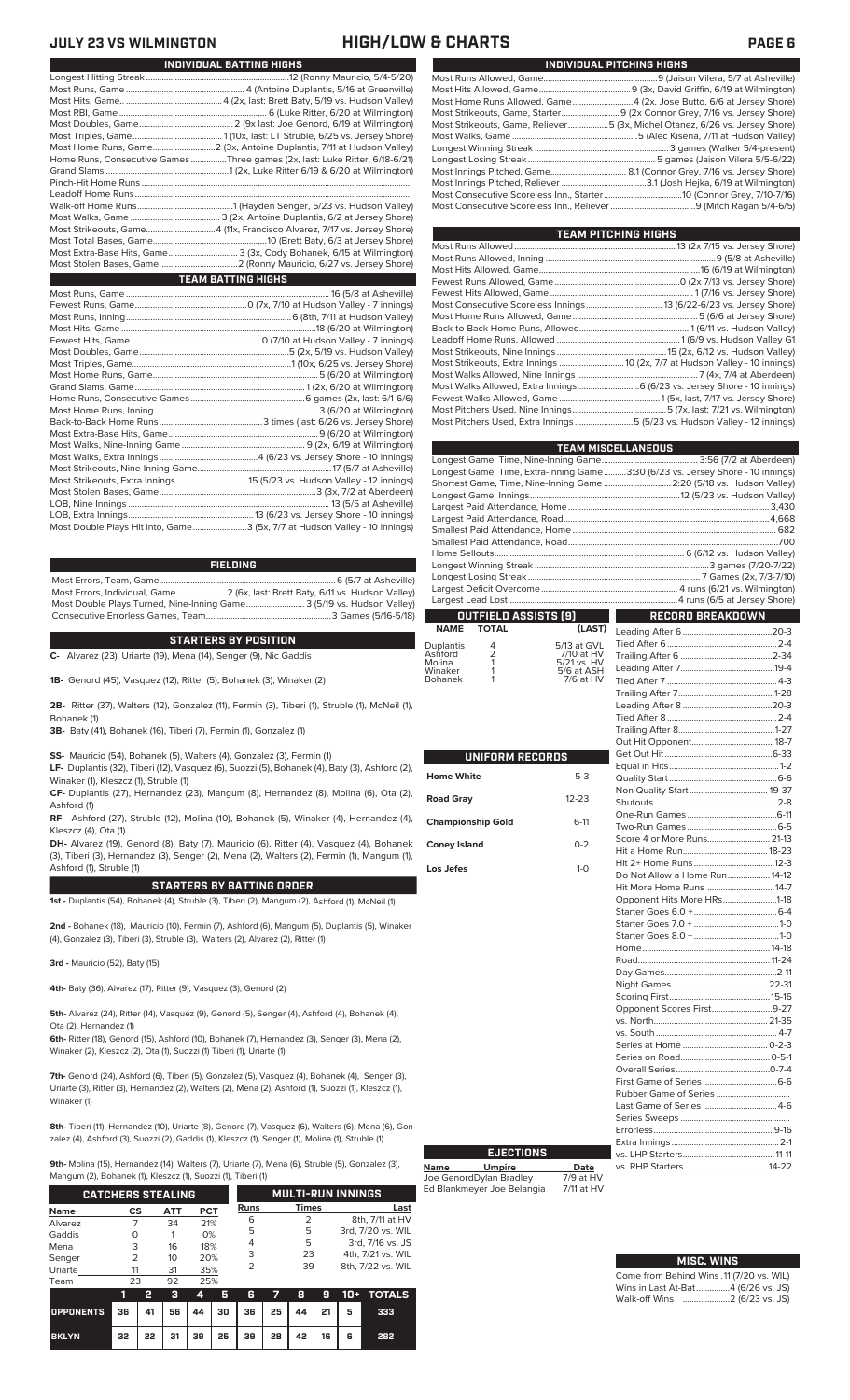## **JULY 23 VS WILMINGTON GAME BY GAME RESULTS**

|--|--|--|

|             |                |                      |                |           |               |                   |         | <b>GAME-BY-GAME RESULTS</b>                                             |                               |                         |             |                   |
|-------------|----------------|----------------------|----------------|-----------|---------------|-------------------|---------|-------------------------------------------------------------------------|-------------------------------|-------------------------|-------------|-------------------|
| <b>DATE</b> | GM#            | <b>OPPONENT</b>      | W-L/TIME SCORE |           | <b>RECORD</b> | POSITION          | GA/GB   | <b>WINNING PITCHER</b>                                                  | <b>LOSING PITCHER</b>         | <b>SAVE</b>             | <b>TIME</b> | <b>ATTENDANCE</b> |
| 5/4         | $\mathbf{1}$   | at Asheville         | W              | $8 - 2$   | $1-0$         | T <sub>1st</sub>  | $+1$    | Josh Walker (1-0)                                                       | Blair Henley (0-1)            |                         | 3:16        | 1,200             |
| 5/5         | $\overline{2}$ | at Asheville         | L              | $6-1$     | $1 - 1$       | T <sub>2</sub> nd | $-1$    | Chandler Casey (1-0)                                                    | Jose Butto (1-0)              |                         | 3:26        | 1,200             |
|             | 3              |                      |                | $11 - 4$  | $1 - 2$       |                   |         |                                                                         |                               |                         |             |                   |
| 5/6         |                | at Asheville         | L              |           |               | T3rd              | $-2$    | Matt Ruppenthal (1-0)                                                   | Oscar Rojas (0-1)             |                         | 3:10        | 1,200             |
| 5/7         | $\overline{4}$ | at Asheville         | Г              | $13 - 7$  | $1 - 3$       | T3rd              | -3      | R.J. Freure (1-0)                                                       | Jaison Vilera (0-1)           |                         | 3:44        | 1,200             |
| 5/8         | 5              | at Asheville         | W              | $16-12$   | $2 - 3$       | T3rd              | $-3$    | Alec Kisena (1-0)                                                       | Juan Pablo Lopez (1-0)        |                         | 3:52        | 1,200             |
| 5/9         |                | at Asheville         |                |           |               |                   |         | Cancelled due to non-COVID-related illness                              |                               |                         |             |                   |
| 5/10        |                | OFF DAY              |                |           |               |                   |         |                                                                         |                               |                         |             |                   |
| 5/11        | 6              | at Greenville        | W              | $6-1$     | $3-3$         | 2 <sub>nd</sub>   | $-2.5$  | Josh Walker (2-0)                                                       | Jay Groome (0-2)              |                         | 3:00        | 1,995             |
| 5/12        | $\overline{7}$ | at Greenville        | W              | $3-2$     | $4 - 3$       | 2 <sub>nd</sub>   | $-1.5$  | Brian Metoyer (1-0)                                                     | Yusniel Padron-Artilles (0-2) | Mitch Ragan (1)         | 3:14        | 1,819             |
| 5/13        | 8              | at Greenville        | L              | $8 - 2$   | $4 - 4$       | 2 <sub>nd</sub>   | $-2.5$  | Chris Murphy (1-1)                                                      | Oscar Rojas (0-2)             |                         | 3:21        | 2,485             |
| 5/14        | 9              | at Greenville        | Г              | $5-1$     | $4 - 5$       | 4th               | $-2.5$  | Brayan Bello (2-0)                                                      | Alec Kisena (1-1)             |                         | 2:54        | 2,732             |
|             |                |                      |                |           |               |                   |         |                                                                         |                               |                         |             |                   |
| 5/15        | 10             | at Greenville        | L              | $8 - 4$   | $4-6$         | 4th               | $-3.5$  | Yorvin Pantoja (1-0)                                                    | Brian Metoyer (1-1)           |                         | 2:52        | 2,883             |
| 5/16        | 11             | at Greenville        | L              | $10-9$    | $4 - 7$       | 4th               | $-3.5$  | Jake Wallace (1-0)                                                      | Eric Orze (0-1)               |                         | 3:09        | 2,818             |
| 5/17        |                | OFF DAY              |                |           |               |                   |         |                                                                         |                               |                         |             |                   |
| 5/18        | 12             | <b>Hudson Valley</b> | L              | $4 - 3$   | $4 - 8$       | 5th               | $-4.5$  | Zach Greene (1-1)                                                       | Andrew Edwards (0-1)          |                         | 2:29        | 1,315             |
| 5/19        | 13             | <b>Hudson Valley</b> | W              | 14-0      | $5-8$         | 5th               | $-3.5$  | Allan Winans (1-0)                                                      | Jhony Brito (0-1)             |                         | 3:01        | 810               |
| 5/20        | 14             | <b>Hudson Valley</b> | L              | $6-1$     | 5-9           | 5th               | $-3.5$  | Luis Medina (2-0)                                                       | Jaison Vilera (0-2)           |                         | 2:42        | 682               |
| 5/21        | 15             | <b>Hudson Valley</b> | W              | 4-1       | $6-9$         | 5th               | $-3.5$  | Josh Walker (3-0)                                                       | Josh Maciejewski (2-1)        | Eric Orze (1)           | 2:33        | 998               |
| 5/22        | 16             | <b>Hudson Valley</b> | г              | $5-3$     | $6-10$        | 5th               | $-4.5$  | Ken Waldichuk (1-0)                                                     | Cam Opp (0-1)                 |                         | 3:14        | 1,624             |
| 5/23        | 17             | <b>Hudson Valley</b> | W              | $6-5(12)$ | $7 - 10$      | 5th               | $-3.5$  | Josh Hejka (1-0)                                                        | Zach Greene (1-2)             |                         | 3:24        | 1,261             |
|             |                |                      |                |           |               |                   |         |                                                                         |                               |                         |             |                   |
| 5/24        |                | OFF DAY              |                |           |               |                   |         |                                                                         |                               |                         |             |                   |
| 5/25        | 18             | Aberdeen             | L              | $8-1$     | $7 - 11$      | 5th               | $-4.5$  | Drew Rom (2-0)                                                          | Oscar Rojas (0-3)             |                         | 2:52        | 861               |
| 5/26        | 19             | Aberdeen             |                |           |               |                   |         | 5/26 game postponed due to rain, makeup scheduled for doubleheader 5/27 |                               |                         |             |                   |
| 5/27        | 19             | Aberdeen             | г              | $6-2(7)$  | $7-12$        | 5th               | $-5.5$  | Grayson Rodriguez (3-0)                                                 | Jaison Vilera (0-3)           |                         | 2:14        |                   |
|             | 20             | Aberdeen             | г              | $10-1(7)$ | $7-13$        | 5th               | $-6.5$  | Morgan McSweeney (2-0)                                                  | Cam Opp (0-2)                 |                         | 2:37        | 926               |
| 5/28        | 21             | Aberdeen             |                |           |               |                   |         | 5/28 game postponed due to rain, makeup scheduled for doubleheader 8/25 |                               |                         |             |                   |
| 5/29        | 21             | Aberdeen             | L              | $4 - 1$   | $7-14$        | 5th               | $-7.5$  | <b>Garrett Stallings (3-1)</b>                                          | Alec Kisena (1-2)             | Connor Gillispie (1)    | 2:52        | 1,509             |
| 5/30        | 22             | Aberdeen             |                |           |               |                   |         | 5/30 game posted to a later date to be determined                       |                               |                         |             |                   |
| 5/31        |                | OFF DAY              |                |           |               |                   |         |                                                                         |                               |                         |             |                   |
|             |                |                      |                |           |               |                   |         |                                                                         |                               |                         |             |                   |
|             |                |                      |                |           |               |                   |         | MAY [7-14]                                                              |                               |                         |             |                   |
| 6/1         | 22             | at Jersey Shore      | W              | $11 - 5$  | $8-14$        | T4th              | $-7.5$  | Jose Butto (1-1)                                                        | Josh Hendrickson (0-1)        |                         | 3:03        | 2,077             |
| 6/2         | 23             | at Jersey Shore      | L              | $4-1$     | $8 - 15$      | 5th               | $-8.5$  | Carlo Reyes (1-0)                                                       | Justin Lasko (0-1)            | Blake Brown (1)         | 2:44        | 1,591             |
| 6/3         | 24             | at Jersey Shore      | W              | $6 - 4$   | $9 - 15$      | 4th               | $-8.5$  | Bryce Montes de Oca (1-0)                                               | Jack Perkins (0-1)            | Brian Metoyer (1)       | 3:15        | 1,473             |
| 6/4         | 25             | at Jersey Shore      | Г              | $5-4(7)$  | $9-16$        | 5th               | $-9.0$  | Aneurys Zabala (2-2)                                                    | Allan Winans (1-1)            |                         | 2:12        | 2,399             |
| 6/5         | 26             | at Jersey Shore      | Г              | $5 - 4$   | $9 - 17$      | 5th               | $-9.0$  | Mike Adams (1-1)                                                        | Mitch Ragan (0-1)             |                         | 2:36        | 2,122             |
| 6/6         | 27             | at Jersey Shore      | L              | $11-6$    | $9-18$        | 5th               | $-9.5$  | Nick Lackney (1-0)                                                      | Jose Butto (1-2)              |                         | 3:31        | 2,041             |
| 6/7         |                | OFF DAY              |                |           |               |                   |         |                                                                         |                               |                         |             |                   |
|             |                |                      |                |           |               |                   |         |                                                                         |                               |                         |             |                   |
| 6/9         | 28             | <b>Hudson Valley</b> | L              | $3-2(7)$  | $9-19$        | 5th               | $-10.5$ | Tanner Myatt (1-0)                                                      | Justin Lasko (0-2)            | Justin Wilson (1)       | 2:22        |                   |
|             | 29             | <b>Hudson Valley</b> | W              | $5-3(7)$  | 10-19         | 5th               | -9.5    | Eric Orze (1-1)                                                         | Luis Medina (2-1)             | Bryce Montes de Oca (1) | 2:02        | 1,211             |
| 6/10        | 30             | <b>Hudson Valley</b> | г              | $1 - 0$   | 10-20         | 5th               | -9.5    | <b>Barrett Loseke (2-1)</b>                                             | Cam Opp (0-3)                 | Zach Greene (1)         | 2:37        | 1,396             |
| 6/11        | 31             | <b>Hudson Valley</b> | г              | 8-0       | $10 - 21$     | 5th               | $-9.5$  | Ken Waldichuk (2-0)                                                     | Jaison Vilera (0-4)           |                         | 3:06        | 1,597             |
| 6/12        | 32             | <b>Hudson Valley</b> | г              | $5-4$     | 10-22         | 5th               | $-9.5$  | <b>Nelson Alvarez (2-0)</b>                                             | Bryce Montes de Oca (1-1)     | Justin Wilson (2)       | 3:22        | 2,194             |
| 6/13        | 33             | <b>Hudson Valley</b> | г              | 5-0       | $10 - 23$     | 5th               | $-9.5$  | Hayden Wesneski (1-1)                                                   | Allan Winans (1-2)            |                         | 2:50        | 1,749             |
| 6/14        |                | OFF DAY              |                |           |               |                   |         |                                                                         |                               |                         |             |                   |
| 6/15        | 34             | at Wilmington        | W              | $3-1$     | $11 - 23$     | 5th               | $-8.5$  | Brian Metoyer (2-1)                                                     | Zach Brzykcy (2-1)            | Andrew Edwards (1)      | 2:21        | 1,188             |
| 6/16        | 35             | at Wilmington        | L              | $5 - 2$   | $11 - 24$     | 5th               | $-9.5$  | Amos Willingham (1-0)                                                   | Eric Orze (1-2)               | Reid Schaller (3)       | 2:51        | 700               |
|             |                |                      |                |           |               |                   |         |                                                                         |                               |                         |             |                   |
| 6/17        | 36             | at Wilmington        | L              | $8 - 4$   | $11 - 25$     | 5th               | $-10.5$ | Joan Adon (3-1)                                                         | Alec Kisena (1-3)             |                         | 2:54        | 1,009             |
| 6/18        | 37             | at Wilmington        | W              | $7-5$     | $12 - 25$     | 5th               | $-10$   | Mitch Ragan (1-1)                                                       | Reid Schaller (1-1)           |                         | 2:52        | 2,565             |
| 6/19        | 38             | at Wilmington        | L              | $9 - 8$   | 12-26         | 5th               | $-11$   | Christian Vann (2-0)                                                    | Andrew Edwards (0-2)          |                         | 3:26        | 1,899             |
| 6/20        | 39             | at Wilmington        | W              | $13-1$    | $13 - 26$     | 5th               | $-11$   | Justin Lasko (1-2)                                                      | Alfonso Hernanndez (0-1)      |                         | 2:44        | 2,722             |
| 6/21        |                | OFF DAY              |                |           |               |                   |         |                                                                         |                               |                         |             |                   |
| 6/22        | 40             | <b>Jersey Shore</b>  | L              | $7-5$     | 13-27         | 5th               | $-12$   | Manuel Silva (1-0)                                                      | Jaison Vilera (0-5)           | Aneurys Zabala (3)      | 3:01        | 2,307             |
| 6/23        | 41             | <b>Jersey Shore</b>  | W              | $3-2(10)$ | 14-27         | 5th               | $-12$   | Mitch Ragan (2-1)                                                       | Andrew Brown (2-2)            |                         | 3:30        | 1,595             |
| 6/24        | 42             | <b>Jersey Shore</b>  | L              | $3-0$     | 14-28         | 5th               | $-13$   | Kevin Gowdy (2-3)                                                       | Jose Butto (1-3)              | Blake Brown (2)         | 2:52        | 1,906             |
|             | 43             |                      | W              | $7-2$     | 15-28         | 5th               |         |                                                                         |                               |                         | 2:44        |                   |
| 6/25        |                | <b>Jersey Shore</b>  |                |           |               |                   | $-13$   | Cam Opp (1-3)                                                           | Jonathan Hughes (2-3)         |                         |             | 2,194             |
| 6/26        | 44             | <b>Jersey Shore</b>  | W              | $8 - 5$   | 16-28         | 5th               | $-13$   | Michel Otanez (1-0)                                                     | Mark Potter (0-2)             |                         | 3:13        | 2,363             |
| 6/27        | 45             | <b>Jersey Shore</b>  | г              | $3-0$     | 16-29         | 5th               | $-13$   | Dominic Pipkin (2-0)                                                    | Justin Lasko (1-3)            | Blake Brown (3)         | 2:43        | 2,253             |
| 6/28        |                | OFF DAY              |                |           |               |                   |         |                                                                         |                               |                         |             |                   |
| 6/29        | 46             | at Aberdeen          | L              | $7 - 3$   | 16-30         | 5th               | $-14$   | Garrett Stallings (4-3)                                                 | Alec Kisena (1-4)             | Garrett Farmer (4)      | 2:40        | 1,347             |
| 6/30        | 47             | at Aberdeen          | L              | $2-1(7)$  | 16-31         | 5th               | $-14.5$ | Clayton McGinness (1-1)                                                 | Jose Butto (1-4)              | Logan Gillaspie (1)     | 1:53        |                   |
|             | 48             | at Aberdeen          | W              | $7-6(7)$  | 17-31         | 5th               | $-14.5$ | Jaison Vilera (1-5)                                                     | Kade Strowd (0-2)             | Mitch Ragan (2)         | 2:31        | 2,405             |
|             |                |                      |                |           |               |                   |         | <b>JUNE [10-17]</b>                                                     |                               |                         |             |                   |
|             |                |                      |                |           |               |                   |         |                                                                         |                               |                         |             |                   |
| 7/1         | 49             | at Aberdeen          | L              | $2-0(6)$  | 17-32         | 5th               | $-15$   | Drew Rom (5-0)                                                          | Cam (1-4)                     |                         | 1:50        | 1,077             |
| 7/2         | 50             | at Aberdeen          | W              | $6 - 5$   | 18-32         | 5th               | $-14$   | Colby Morris (1-0)                                                      | Connor Gillispie (4-4)        | Bryce Montes de Oca (2) | 3:56        | 2,004             |
| 7/3         | 51             | at Aberdeen          | L              | $4 - 3$   | 18-33         | 5th               | $-14.5$ | Xavier Moore (1-0)                                                      | Mitch Ragan (2-2)             |                         | 3:00        | 4,668             |
| 7/4         | 52             | at Aberdeen          | L              | $7 - 2$   | 18-34         | 5th               | $-15.5$ | Garrett Stallings (5-3)                                                 | Alec Kisena (1-5)             |                         | 2:31        | 3,001             |
| 7/5         |                | OFF DAY              |                |           |               |                   |         |                                                                         |                               |                         |             |                   |
| 7/6         | 53             | at Hudson Valley     | L              | $9 - 7$   | 18-35         | 5th               | $-16.5$ | Charlie Ruegger (4-4)                                                   | Bryce Montes de Oca (1-2)     | Derek Craft (2)         | 3:15        | 1,687             |
| 7/7         | 54             | at Hudson Valley     | L              | $3-2(10)$ | 18-36         | 5th               | $-17.5$ | Barrett Loseke (3-1)                                                    | Josh Hejka (1-1)              |                         | 2:55        | 2,688             |
| 7/8         | 55             | at Hudson Valley     | 7:05 p.m.      |           |               |                   |         | Game postponed due to rain, doubleheader scheduled for 7/10             |                               |                         |             |                   |
| 7/9         | 55             | at Hudson Valley     | L              | $6 - 4$   | 18-37         | 5th               | $-18.5$ | Jhony Brito (3-3)                                                       | Cam Opp (1-5)                 |                         | 3:06        | 3,896             |
|             |                |                      |                |           |               |                   |         |                                                                         |                               |                         |             |                   |
| 7/10        | 56             | at Hudson Valley     | L              | $7-1(7)$  | 18-38         | 5th               | $-19.5$ | Mitch Spence (3-1)                                                      | Connor Grey (0-1)             |                         | 2:22        |                   |
|             | 57             | at Hudson Valley     | L              | $5-0(7)$  | 18-39         | 5th               | $-20.5$ | Nick Ernst (4-0)                                                        | Justin Lasko (1-4)            |                         | 2:03        | 3,111             |
| 7/11        |                | 58 at Hudson Valley  | W              | $10-3$    | 19-39         | 5th               | $-19.5$ | Josh Hejka (2-1)                                                        | Shawn Semple (3-1)            |                         | 3:20        | 2,892             |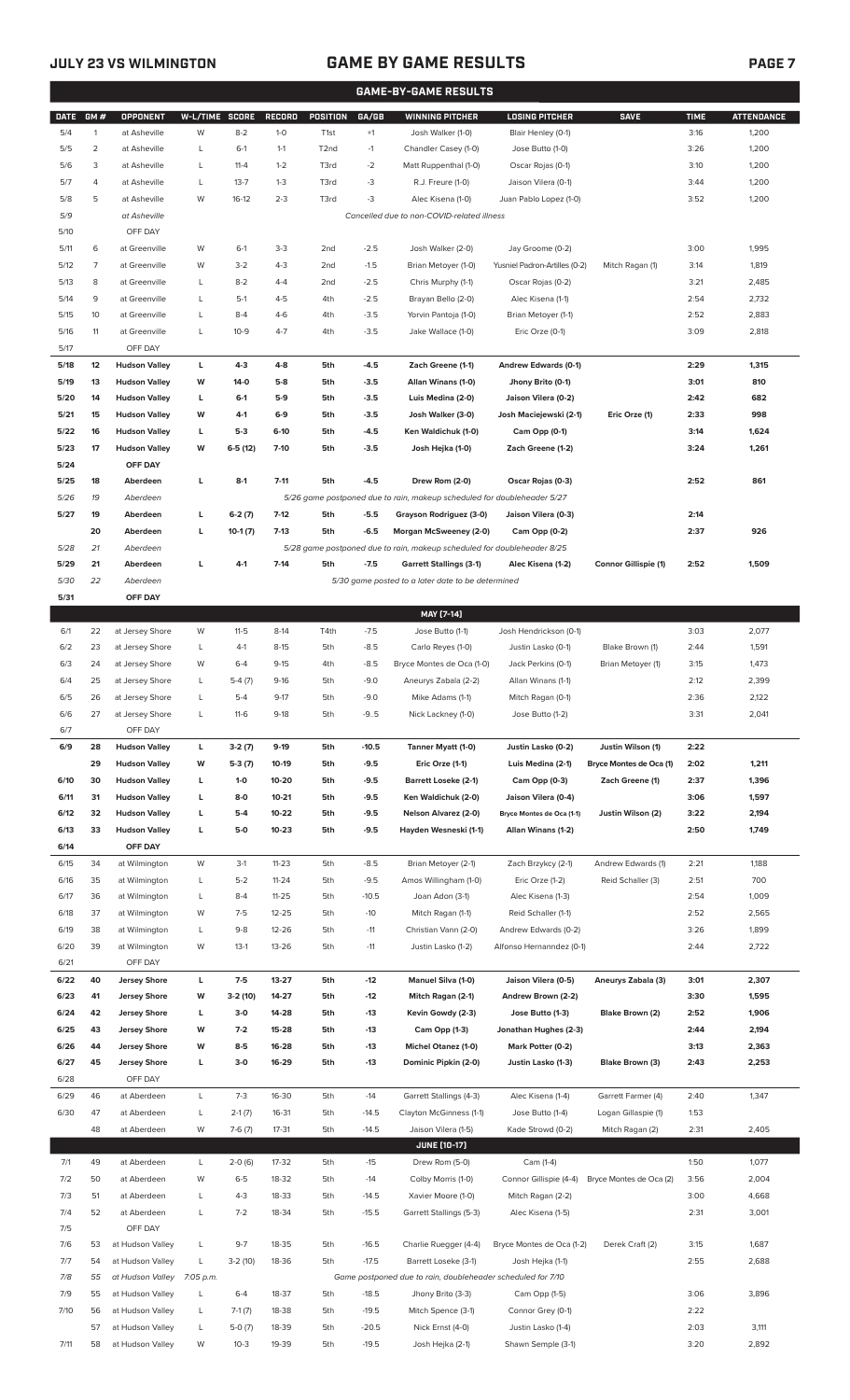# **JULY 23 VS WILMINGTON GAME-BY-GAME PAGE 8**

| DATE GM#<br>7/12 |          | OPPONENT<br>OFF DAY                | W-L/TIME SCORE RECORD  |        |       | POSITION GA/GB |         | <b>WINNING PITCHER</b> | <b>LOSING PITCHER</b> | <b>SAVE</b>             | <b>TIME</b> | <b>ATTENDANCE</b> |
|------------------|----------|------------------------------------|------------------------|--------|-------|----------------|---------|------------------------|-----------------------|-------------------------|-------------|-------------------|
| 7/13             | 59       | <b>Jersey Shore</b>                | W                      | $1-0$  | 20-39 | 5th            | $-19.5$ | Michel Otanez (2-0)    | Blake Brown (0-1)     |                         | 2:34        | 2,681             |
| 7/14             | 60       | <b>Jersey Shore</b>                | L                      | $3-2$  | 20-40 | 5th            | $-19.5$ | Carlo Reyes (2-1)      | Andrew Edwards (0-3)  |                         | 3:13        | 1,898             |
| 7/15             | 61       | <b>Jersey Shore</b>                | L                      | $13-3$ | 20-41 | 5th            | $-19$   | Dominic Popkin (4-1)   | Cam Opp (1-6)         | Aiden Anderson (2)      | 3:24        | 1,595             |
| 7/16             | 62       | <b>Jersey Shore</b>                | W                      | $6-1$  | 21-41 | 5th            | $-19$   | Connor Grey (1-1)      | Tom Sutera (0-1)      |                         | 2:50        | 1,949             |
| 7/17             | 63       | <b>Jersey Shore</b>                | W                      | $6-1$  | 22-41 | 5th            | $-19$   | Justin Lasko (2-4)     | Kevin Gowdy (3-5)     |                         | 2:56        | 2,422             |
| 7/18             | 64       | <b>Jersey Shore</b>                | L                      | $7-1$  | 22-42 | 5th            | $-20$   | Carlo Reyes (3-1)      | Alec Kisena (1-6)     | Tyler Burch (3)         | 2:52        | 1,570             |
| 7/19             |          | OFF DAY                            |                        |        |       |                |         |                        |                       |                         |             |                   |
|                  |          |                                    |                        |        |       |                |         |                        |                       |                         |             |                   |
| 7/20             | 65       | Wilmington                         | W                      | $8-6$  | 23-42 | 5th            | $-20$   | Jaison Vilera (2-5)    | Evan Lee (1-3)        | Hejka                   | 3:18        | 1,086             |
| 7/21             | 66       | Wilmington                         | W                      | $5-3$  | 24-42 | 5th            | $-20$   | Willy Taveras (1-0)    | Kyle Hinton (0-1)     | Bryce Montes de Oca (3) | 2:53        | 1,456             |
| 7/22             | 67       | Wilmington                         | W                      | $10-2$ | 25-42 | 5th            | $-20$   | Justin Lasko (3-4)     | Alex Troop (4-4)      |                         | 3:00        | 3,430             |
| 7/23             | 68<br>69 | Wilmington                         | 7:00 p.m.              |        |       |                |         |                        |                       |                         |             |                   |
| 7/24             | 70       | Wilmington                         | 6:00 p.m.              |        |       |                |         |                        |                       |                         |             |                   |
| 7/25             |          | Wilmington                         | 4:00 p.m.              |        |       |                |         |                        |                       |                         |             |                   |
| 7/26<br>7/27     | 71       | OFF DAY                            |                        |        |       |                |         |                        |                       |                         |             |                   |
|                  |          | at Jersey Shore<br>at Jersey Shore | 7:05 p.m.              |        |       |                |         |                        |                       |                         |             |                   |
| 7/28             | 72       |                                    | 7:05 p.m.<br>7:05 p.m. |        |       |                |         |                        |                       |                         |             |                   |
| 7/29<br>7/30     | 73<br>74 | at Jersey Shore<br>at Jersey Shore | 7:05 p.m.              |        |       |                |         |                        |                       |                         |             |                   |
| 7/31             |          |                                    |                        |        |       |                |         |                        |                       |                         |             |                   |
|                  | 75       | at Jersey Shore                    | 7:05 p.m.              |        |       |                |         | <b>JULY [8-11]</b>     |                       |                         |             |                   |
| 8/1              | 76       | at Jersey Shore                    | 1:05 p.m.              |        |       |                |         |                        |                       |                         |             |                   |
| 8/2              |          | OFF DAY                            |                        |        |       |                |         |                        |                       |                         |             |                   |
| 8/3              | 77       | <b>Hudson Valley</b>               | 7:00 p.m.              |        |       |                |         |                        |                       |                         |             |                   |
| 8/4              | 78       | <b>Hudson Valley</b>               | 7:00 p.m.              |        |       |                |         |                        |                       |                         |             |                   |
| 8/5              | 79       | <b>Hudson Valley</b>               | 7:00 p.m.              |        |       |                |         |                        |                       |                         |             |                   |
| 8/6              | 80       | <b>Hudson Valley</b>               | 7:00 p.m.              |        |       |                |         |                        |                       |                         |             |                   |
| 8/7              | 81       | <b>Hudson Valley</b>               | 6:00 p.m.              |        |       |                |         |                        |                       |                         |             |                   |
| 8/8              | 82       | <b>Hudson Valley</b>               | 4:00 p.m.              |        |       |                |         |                        |                       |                         |             |                   |
| 8/9              |          | OFF DAY                            |                        |        |       |                |         |                        |                       |                         |             |                   |
| 8/10             | 83       | at Wilmington                      | 7:05 p.m.              |        |       |                |         |                        |                       |                         |             |                   |
| 8/11             | 84       | at Wilmington                      | 7:05 p.m.              |        |       |                |         |                        |                       |                         |             |                   |
| 8/12             | 85       | at Wilmington                      | 7:05 p.m.              |        |       |                |         |                        |                       |                         |             |                   |
| 8/13             | 86       | at Wilmington                      | 7:05 p.m.              |        |       |                |         |                        |                       |                         |             |                   |
| 8/14             | 87       | at Wilmington                      | 6:05 p.m.              |        |       |                |         |                        |                       |                         |             |                   |
| 8/15             | 88       | at Wilmington                      | 1:05 p.m.              |        |       |                |         |                        |                       |                         |             |                   |
| 8/16             |          | OFF DAY                            |                        |        |       |                |         |                        |                       |                         |             |                   |
| 8/17             | 89       | at Hudson Valley                   | 7:05 p.m.              |        |       |                |         |                        |                       |                         |             |                   |
| 8/18             | 90       | at Hudson Valley                   | 7:05 p.m.              |        |       |                |         |                        |                       |                         |             |                   |
| 8/19             | 91       | at Hudson Valley                   | 7:05 p.m.              |        |       |                |         |                        |                       |                         |             |                   |
| 8/20             | 92       | at Hudson Valley                   | 7:05 p.m.              |        |       |                |         |                        |                       |                         |             |                   |
| 8/21             | 93       | at Hudson Valley                   | 6:05 p.m.              |        |       |                |         |                        |                       |                         |             |                   |
| 8/22             | 94       | at Hudson Valley                   | 4:35 p.m.              |        |       |                |         |                        |                       |                         |             |                   |
| 8/23             |          | OFF DAY                            |                        |        |       |                |         |                        |                       |                         |             |                   |
| 8/24             | 95       | Aberdeen                           | 7:00 p.m.              |        |       |                |         |                        |                       |                         |             |                   |
| 8/25             | 96       | Aberdeen                           | 5:00 p.m.              |        |       |                |         |                        |                       |                         |             |                   |
|                  | 97       | Aberdeen                           | DH                     |        |       |                |         |                        |                       |                         |             |                   |
| 8/26             | 98       | Aberdeen                           | 7:00 p.m.              |        |       |                |         |                        |                       |                         |             |                   |
| 8/27             | 99       | Aberdeen                           | 7:00 p.m.              |        |       |                |         |                        |                       |                         |             |                   |
| 8/28             | 100      | Aberdeen                           | 6:00 p.m.              |        |       |                |         |                        |                       |                         |             |                   |
| 8/29             | 101      | Aberdeen                           | 4:00 p.m.              |        |       |                |         |                        |                       |                         |             |                   |
| 8/30             |          | OFF DAY                            |                        |        |       |                |         |                        |                       |                         |             |                   |
| 8/31             | 102      | Wilmington                         | 6:30 p.m.              |        |       |                |         |                        |                       |                         |             |                   |
|                  | 103      |                                    |                        |        |       |                |         | AUGUST (0-0)           |                       |                         |             |                   |
| 9/1<br>9/2       | 104      | Wilmington<br>Wilmington           | 7:00 p.m.<br>7:00 p.m. |        |       |                |         |                        |                       |                         |             |                   |
| 9/3              | 105      | Wilmington                         | 7:00 p.m.              |        |       |                |         |                        |                       |                         |             |                   |
| 9/4              | 106      | Wilmington                         | 6:00 p.m.              |        |       |                |         |                        |                       |                         |             |                   |
| 9/5              | 107      | Wilmington                         | 4:00 p.m.              |        |       |                |         |                        |                       |                         |             |                   |
| 9/6              |          | OFF DAY                            |                        |        |       |                |         |                        |                       |                         |             |                   |
| 9/7              | 108      | at Hudson Valley                   | 7:05 p.m.              |        |       |                |         |                        |                       |                         |             |                   |
| 9/8              | 109      | at Hudson Valley                   | 7:05 p.m.              |        |       |                |         |                        |                       |                         |             |                   |
| 9/9              | 110      | at Hudson Valley                   | 7:05 p.m.              |        |       |                |         |                        |                       |                         |             |                   |
| 9/10             | 111      | at Hudson Valley                   | 7:05 p.m.              |        |       |                |         |                        |                       |                         |             |                   |
| 9/11             | 112      | at Hudson Valley                   | 6:05 p.m.              |        |       |                |         |                        |                       |                         |             |                   |
| 9/12             | 113      | at Hudson Valley                   | 4:35 p.m.              |        |       |                |         |                        |                       |                         |             |                   |
| 9/13             |          | OFF DAY                            |                        |        |       |                |         |                        |                       |                         |             |                   |
| 9/14             | 114      | <b>Jersey Shore</b>                | 7:00 p.m.              |        |       |                |         |                        |                       |                         |             |                   |
| 9/15             | 115      | <b>Jersey Shore</b>                | 7:00 p.m.              |        |       |                |         |                        |                       |                         |             |                   |
| 9/16             | 116      | <b>Jersey Shore</b>                | 7:00 p.m.              |        |       |                |         |                        |                       |                         |             |                   |
| 9/17             | 117      | <b>Jersey Shore</b>                | 7:00 p.m.              |        |       |                |         |                        |                       |                         |             |                   |
| 9/18             | 118      | <b>Jersey Shore</b>                | 4:00 p.m.              |        |       |                |         |                        |                       |                         |             |                   |
| 9/19             | 119      | <b>Jersey Shore</b>                | 1:00 p.m.              |        |       |                |         |                        |                       |                         |             |                   |
|                  |          |                                    |                        |        |       |                |         | SEPTEMBER (0-0)        |                       |                         |             |                   |